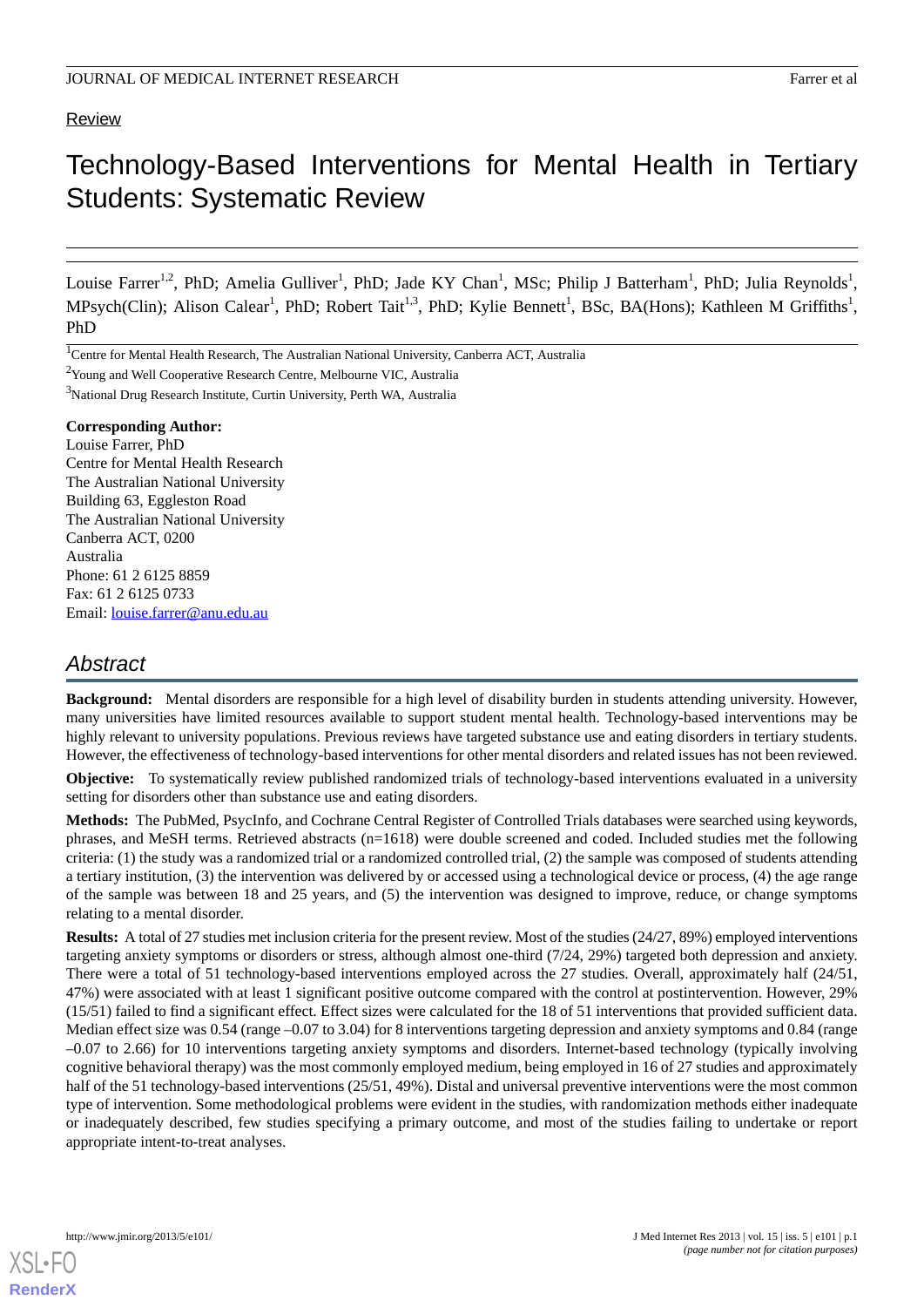**Conclusions:** The findings of this review indicate that although technological interventions targeting certain mental health and related problems offer promise for students in university settings, more high quality trials that fully report randomization methods, outcome data, and data analysis methods are needed.

(*J Med Internet Res 2013;15(5):e101*) doi: $10.2196/jmir.2639$ 

#### **KEYWORDS**

systematic review; technology; intervention; universities; students; mental health

# *Introduction*

University students are predominantly at an age when the incidence of mood and anxiety disorders is peaking—mental health problems are most likely to begin before 24 years of age [[1\]](#page-10-0). Combined with the stresses that the transition to university may provoke [\[2](#page-10-1)], it is not surprising that mental disorders are responsible for a high level of disability burden in university students [[3-](#page-10-2)[5](#page-10-3)], with a recent US study reporting a prevalence level of nearly 50% in the previous year [\[6](#page-10-4)]. Mental disorders also have a negative impact on academic participation and outcomes [[1,](#page-10-0)[3](#page-10-2),[7\]](#page-10-5). Universities provide a unique opportunity to prevent and treat mental disorders in a high-risk group and have the potential to host comprehensive approaches that cover prevention, early intervention, and treatment strategies [[1](#page-10-0)[,3](#page-10-2),[8\]](#page-11-0). However, many universities have limited resources available to support comprehensive approaches to student mental health, and students are often reluctant to seek help from traditionally structured student counseling centers [[5](#page-10-3)[,8](#page-11-0)]. It is estimated that less than one-quarter of university students with a mental disorder seek help during any 1 year [\[6](#page-10-4)]. Consequently, only a minority of university students with mental health problems receive adequate help [[4\]](#page-10-6).

Electronic media has the potential to play a significant role in developing university-based approaches to improving mental health. It is reported that young people seek help or information for emotional and mental health problems online [[9](#page-11-1)[-11](#page-11-2)] and, in the university population, electronic media seems to be useful in screening, increasing mental health literacy, and encouraging at-risk students to access support and treatment [[1](#page-10-0)[,5](#page-10-3),[8](#page-11-0)[,12](#page-11-3),[13\]](#page-11-4). Online interventions may be highly relevant to university populations as they can be easily accessed, are cost effective for large populations, and may be perceived as less stigmatizing than traditional approaches to care  $[14,15]$  $[14,15]$  $[14,15]$ . Universities have traditionally delivered mental health services in clinical settings, such as face-to-face individual or group-based consultations [[8\]](#page-11-0), which tend to be more costly and time-intensive than distal interventions [[15\]](#page-11-6). Consequently, there is a need to identify effective mental health interventions that can be distributed to students in a virtual setting and cover the spectrum of interventions from prevention to treatment.

Numerous studies and several reviews have evaluated Internet-based and non-Internet-based interventions for substance misuse and eating disorders in tertiary student populations [\[16](#page-11-7)[-22](#page-11-8)]. However, relatively few studies have focused on the online interventions for mood disorders, anxiety disorders, or other mental health issues in university students. One review has examined the effectiveness of anxiety and depression interventions of any modality in a higher education

setting [[1\]](#page-10-0). Most of the identified studies adopted a face-to-face approach and were time consuming and costly. However, the authors suggested that the Web may be an ideal way to deliver promising interventions to higher education students [[1\]](#page-10-0).

General population reviews of Web-based depression and anxiety interventions have indicated that such interventions can be effective for treating common mental disorders, with moderate to large effect sizes [[23-](#page-11-9)[25](#page-11-10)]. However, with the exception of eating disorders and substance misuse, there have been no systematic reviews specifically targeted at the effectiveness of Internet or other technology-based mental health interventions for university students. Consequently, the present study comprises a systematic review of published randomized trials of technology-based interventions which included a mental health symptoms outcome measurement and were evaluated in a university setting for disorders other than substance use disorders and eating disorders. The aim of this review is to evaluate both the effectiveness of these interventions and the methodological quality of studies identified in the systematic literature search.

# *Method*

#### **Search Methodology**

The PubMed, PsycInfo, and Cochrane Central Register of Controlled Trials databases were searched using keywords, phrases, and Medical Subject Headings (MeSH) terms in May 2012. The search strategy (see Multimedia Appendix 1) involved terms that covered 3 broad concepts: (1) setting or population in which the intervention was conducted (university) AND (2) the focus of the intervention (mental disorder/mental health promotion), AND (3) the modality in which the intervention was delivered or accessed (technology such as the Internet, telephone, etc). Keywords, MeSH terms, and phrases pertaining to concept 1 (university) and concept 3 (technology) were developed by the researchers. Those pertaining to concept 2 (mental disorder/health) were derived from the International Classification of Diseases (ICD-10) list of mental disorders from the National Health and Medical Research Council (NHMRC) keywords for mental health research and additional terms identified by the researchers. The present review conforms to the Preferred Reporting Items for Systematic Reviews and Meta-Analyses (PRISMA) statement [[26\]](#page-11-11). A PRISMA checklist is provided in Multimedia Appendix 2.

#### **Study Identification**

Figure 1 displays the flowchart for the selection of the included studies, which involved multiple stages. The first stage involved screening to eliminate clearly irrelevant abstracts. A total of 2274 abstracts were returned by the database searches, of which

 $XS$  $\cdot$ FC **[RenderX](http://www.renderx.com/)**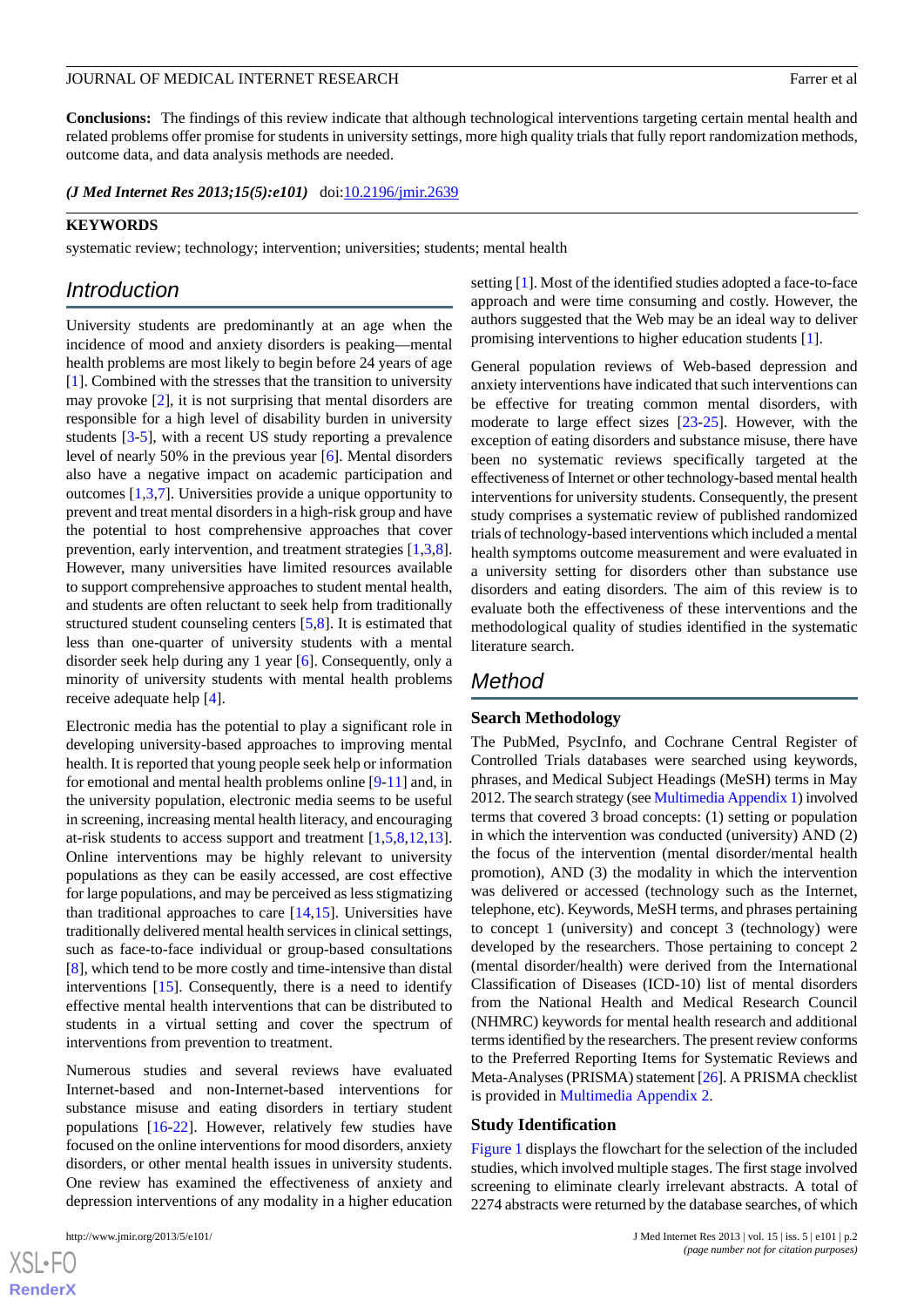656 abstracts were identified as duplicates and excluded. The remaining 1618 abstracts were screened by 2 raters (LF or AG and JC) according to the following criteria:

1. The study investigated (1) an intervention for a mental health problem or disorder, or the promotion of positive mental health, or (2) the study measured a mental health–related outcome in relation to the intervention.

2. The intervention was either disseminated via or accessed using a technological device (eg, computer, smartphone, telephone) or process (eg, email, Internet, SMS/text-messaging, video).

3. The study was conducted in a university setting with students or young people.

4. The study was not a thesis or a conference proceeding.

5. The article was written in English.

Studies that were considered relevant by both raters were retained and those that were identified as relevant by only 1 rater were rescreened by both raters according to the preceding criteria. Following the second screen, abstracts that both raters considered relevant were retained. The remaining abstracts were discussed by the 2 raters and relevant abstracts were mutually agreed upon following discussion. A total of 125 abstracts were identified as relevant following the initial screening stage. An additional 40 papers were located through handsearching the reference lists of papers from the initial 125 identified abstracts and reviews located through the original 1618 abstracts. In addition, JC screened the reference lists on Beacon [[27\]](#page-11-12), a portal listing online applications for mental and physical disorders. This yielded a total of 165 papers that underwent the second stage of screening and were included if they met the following stricter criteria:

1. Study design: the study was a randomized controlled trial (RCT) or a randomized trial (ie, an equivalence trial).

2. Recruitment population: the sample was composed of students attending a tertiary institution, such as university, college, or a Technical and Further Education (TAFE) institution.

3. Intervention type: the intervention or some portion of the intervention (eg, reminder or follow-up contact) was either delivered by or accessed using a technological device or process (Internet, telephone, video). Studies that used technology only to conduct screening or measure outcomes (which are not considered part of the intervention) did not satisfy this criterion.

4. Age: the age range of the sample was between 18 and 25 years or the mean age of the sample was between 18 and 25 years. If sample age was not able to be sourced directly from the authors, studies that sampled undergraduates without specifying age were included.

5. Intervention focus: the intervention was designed to improve, reduce, or change symptoms relating to a mental disorder (as defined by the DSM-IV and ICD-10).

Studies that were considered relevant by both raters were retained and those that were identified as relevant by only 1 rater were rescreened by a third rater. A total of 108 papers were

 $XS$  $\cdot$ FC **[RenderX](http://www.renderx.com/)** retained for coding by 2 coders (LF or AG and JC). Three of these papers [\[28](#page-11-13)-[30\]](#page-11-14) were subsequently excluded for the following reasons: outcome data reported elsewhere (ie, summary papers, n=2) [\[28](#page-11-13),[30\]](#page-11-14), and a non-peer-reviewed conference proceeding (n=1) [[29\]](#page-11-15). Of the remaining 105 papers, 63 papers examined interventions for substance use problems (alcohol, tobacco, and other drugs) and 14 papers examined interventions for eating disorders, weight gain, or body image. These papers were excluded from the current review as they have been the subject of previous reviews. The remaining 28 papers included in this review examined interventions for other mental health problems and related issues (depression, anxiety disorders, stress, Internet addiction, psychological distress, and hardiness/acculturation).

#### **Coding of the Included Papers**

A total of 28 papers were included. However, 2 papers [[31,](#page-11-16)[32\]](#page-11-17) reported data from the same study leaving a total of 27 studies for analysis. Each of the 27 included studies was coded by 2 raters (LF or AG and JC) with a preformulated rating sheet with relevant data extracted and recorded. Data coding comprised the following: country where the study was conducted, participant characteristics and recruitment method, type and length of intervention and the technology used, whether or not the intervention was distal, amount of human contact involved in the intervention, whether or not intention-to-treat (ITT) analysis was employed, an overall quality rating for the study, the primary outcome measure for the study, measurement occasions, whether or not the intervention was significantly superior to the control at each measurement occasion, and Hedge's *g* effect sizes for the difference between each intervention and the control group at each measurement occasion.

Type of intervention (ie, intervention target group) was categorized using the framework described by Mrazek and Haggerty [\[33](#page-11-18)]. *Universal programs* were those available for all (no screening involved), *selective programs* were those that selected individuals at risk of a mental health condition (involved screening), *indicated programs* were those that selected individuals displaying symptoms of a mental health condition in the absence of a mental disorder (involved screening), and *treatment programs* were those that targeted individuals diagnosed with a mental disorder.

Amount of human contact was coded based on categories identified by Newman and colleagues [\[34\]](#page-11-19): (1) self-administered therapy (therapist/human contact for assessment, at most), (2) predominantly self-help (therapist/human contact beyond assessment for periodic check-ins, teaching clients how to use the self-help tool, and/or for providing the initial therapeutic rationale; if any assistance in the use of therapeutic tools was provided, it did not involve more than 1.5 hours of the therapist's/human's time), (3) minimal-contact therapy (active involvement of a therapist/human, although to a lesser degree than traditional therapy for this disorder; including any treatment in which the therapist/human assisted the client in the application of specific therapy techniques and that involved more than 1.5 hours of the therapist's/human's time), and (4) predominantly therapist-administered treatments (clients had regular contact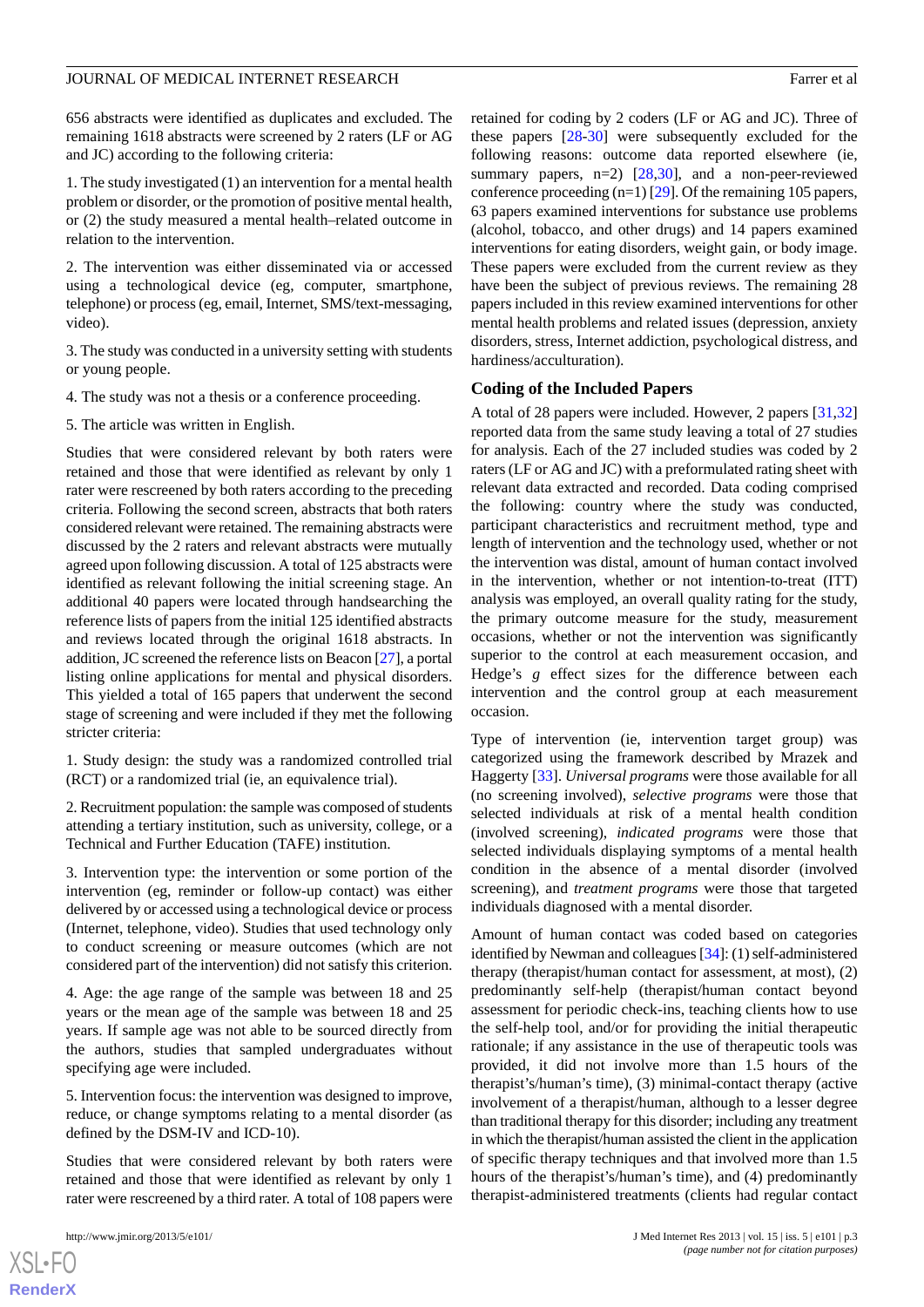with a therapist/human for a typical number of sessions, but the study attempted to determine whether the use of a self-help tool augmented the impact of the standard therapy). In studies in which reminders were provided and no human involvement or tailoring was reported, the reminders were considered to be automated, and the study was categorized as self-administered. Interventions were considered to be distal if they "traveled" to the recipient, rather than the recipient being required to physically go to a location to participate in the intervention.

Study quality was assessed using the risk of bias criteria proposed by the Cochrane Effective Practice and Organisation of Care Group [[35\]](#page-12-0), a measure designed to assess potential sources of bias for studies involving a control group. Items are designed to measure bias relating to inadequate random allocation sequence and allocation concealment, differences in baseline outcome measurements and characteristics, inadequate treatment of missing outcome data, researcher knowledge of allocated interventions, contamination between the conditions, selective outcome reporting, as well as any other risk of bias. A score of 1 was awarded for each criterion adequately addressed within the paper with potential scores ranging from 0 to 9.

# **Data Analysis**

A quantitative meta-analysis was not conducted because of the heterogeneous nature of the studies. Descriptive information regarding whether the study reported a significant time  $\times$  group interaction was reported. This information was reported for the primary symptom outcome measure(s) as specified by the authors. In the event that a primary outcome was not specified or multiple measures of the same construct were examined (eg, multiple measures of depressive symptoms), only the first outcome that was described in the measures section of the paper was reported. Where possible, Hedge's *g* effect sizes were calculated using mean posttest and follow-up scores and standard deviations for each intervention group and the control group. Effect sizes were not calculated in several instances in which means and standard deviations were not reported at all or were not reported for the overall sample, or if the number of participants analyzed in the intervention and control groups was unclear or not reported. Negative effect sizes indicate that the control group outperformed the intervention group. For studies that conducted both ITT and completer analyses, results pertaining to the ITT analyses were reported. Analyses for follow-up were not conducted because of the heterogeneity of the follow-up periods. The association between various study characteristics and whether or not studies reported statistically significant results at postintervention favoring the intervention was explored using a series of Fisher exact tests for categorical variables and Mann-Whitney *U* tests for continuous variables. Data were analyzed by comparing intervention and control conditions within studies. For completeness, all interventions are presented in Multimedia Appendix 3 (4 interventions did not employ technology). However, only interventions that contained technology were compared for analysis. Therefore, from the 27 studies, a total of 51 comparisons were made (each study could examine more than 1 comparison).

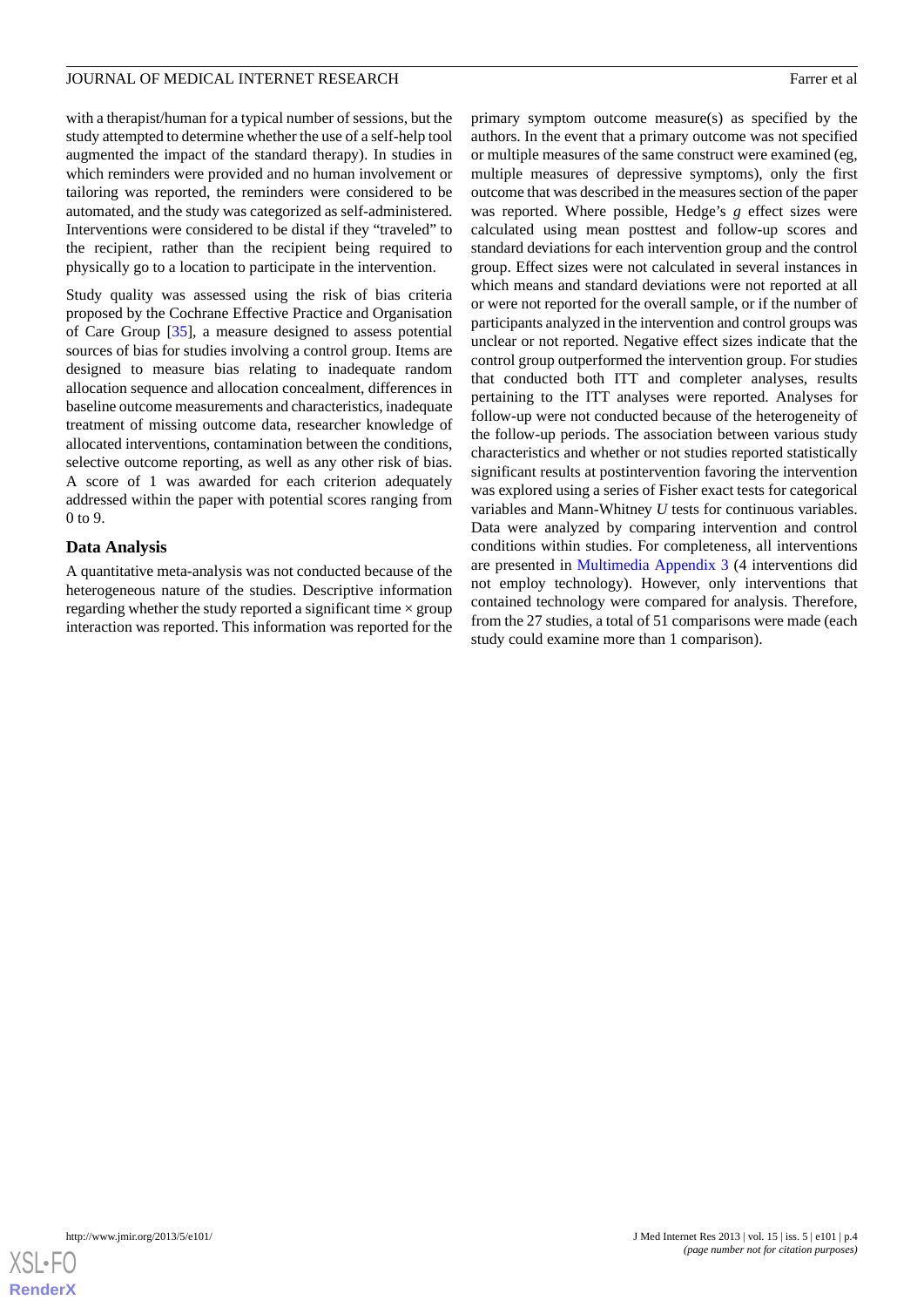# JOURNAL OF MEDICAL INTERNET RESEARCH FARRY CONTROLLER FAILURE FAILURE AT A SERIES OF MEDICAL INTERNET RESEARCH

**Figure 1.** Study identification flow diagram.



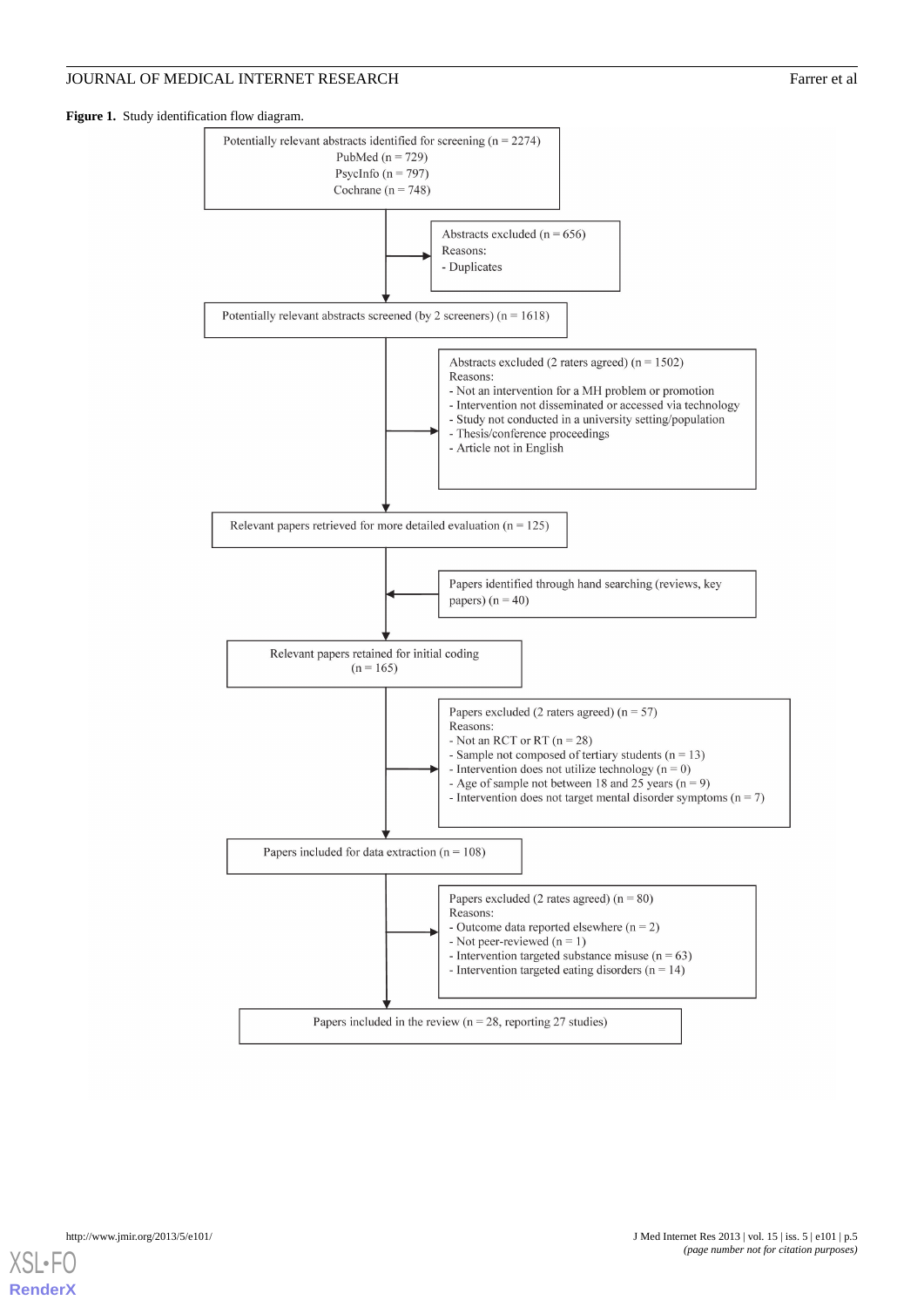# *Results*

### **Study Characteristics**

Multimedia Appendix 3 shows the characteristics of the included studies (N=27). Studies were categorized according to the symptoms or disorder that the intervention targeted as reported by the study authors. The conditions targeted were depression and anxiety (n=7) [[36-](#page-12-1)[42\]](#page-12-2), anxiety symptoms (n=4) [\[31](#page-11-16),[43-](#page-12-3)[45\]](#page-12-4), examination anxiety  $(n=4)$  [\[46](#page-12-5)-[49\]](#page-12-6), specific phobia  $(n=3)$ [[50](#page-12-7)[-52](#page-12-8)], stress (n=2) [[53,](#page-12-9)[54](#page-12-10)], social anxiety (n=1) [[55\]](#page-12-11), computer-related anxiety  $(n=1)$  [\[56](#page-12-12)], posttraumatic stress  $(n=1)$ [[57\]](#page-12-13), generalized anxiety disorder  $(n=1)$  [\[58](#page-12-14)], psychological distress (n=1) [\[59](#page-12-15)], hardiness and acculturation (n=1) [\[60](#page-12-16)], and Internet addiction  $(n=1)$  [[61\]](#page-13-0).

#### **Origin**

Most studies targeting depression and anxiety were conducted in the United States [\[36](#page-12-1)-[38,](#page-12-17)[40](#page-12-18),[41\]](#page-12-19) with the remaining 2 from Australia [\[39](#page-12-20),[42\]](#page-12-2). Studies targeting anxiety disorders and stress were conducted in a wider range of countries with 7 from the United States [\[44](#page-12-21)[,46](#page-12-5),[50](#page-12-7),[51](#page-12-22),[53,](#page-12-9)[54,](#page-12-10)[58\]](#page-12-14), 4 from Italy [[43,](#page-12-3)[45,](#page-12-4)[47](#page-12-23)[,49\]](#page-12-6), and 1 each from Australia [\[31](#page-11-16)], United Kingdom [\[48](#page-12-24)], Belgium [[52\]](#page-12-8), Spain [\[55](#page-12-11)], and the Netherlands [[57\]](#page-12-13). Studies targeting other mental health issues were from the United States [[60\]](#page-12-16), United Kingdom [[59\]](#page-12-15), and China [[61\]](#page-13-0).

# **Interventions**

#### *Intervention Type*

Ten studies employed universal interventions, and fewer studies focused on indicated  $(n=7)$ , selective  $(n=7)$ , and treatment  $(n=3)$ interventions.

# *Depression and Anxiety Symptoms (n=7)*

Of the studies for depression and anxiety symptoms, 43% (3/7) examined selective interventions [[39,](#page-12-20)[41](#page-12-19)[,42](#page-12-2)], with the remaining studies assessing universal (2/7, 29%) [\[36](#page-12-1),[37\]](#page-12-25), indicated (1/7, 14%) [\[38](#page-12-17)], and treatment (1/7, 14%) [\[40](#page-12-18)] interventions. The 4 selective or indicated studies [[38](#page-12-17)[,39](#page-12-20),[41](#page-12-19)[,42](#page-12-2)] evaluated cognitive behavioral therapy (CBT)-based interventions, the 2 universal intervention studies [\[36](#page-12-1)[-37](#page-12-25)] focused on relationship skills training, and the treatment study [\[40](#page-12-18)] examined the effectiveness of an intervention based on physical activity and Web-based social cognitive theory (SCT) as an adjunct to mental health counseling.

# *Anxiety Symptoms (n=4)*

Of the 4 studies targeting anxiety symptoms, 3 were universal [[44](#page-12-21)[,45](#page-12-4)] and 1 was indicated [\[31](#page-11-16)]. The 3 universal studies delivered either relaxation [\[43](#page-12-3),[45\]](#page-12-4) or exposure-based interventions [\[44](#page-12-21)], and the indicated study delivered CBT [[31\]](#page-11-16).

#### *Examination Anxiety (n=4)*

Of the 4 studies targeting examination anxiety, 2 were universal [[47](#page-12-23)[,49](#page-12-6)], 1 was selective [\[48](#page-12-24)], and 1 was indicated [\[46](#page-12-5)]. The 2 universal studies delivered stress inoculation training [\[47](#page-12-23),[49\]](#page-12-6), the selective study delivered CBT or education interventions [[48\]](#page-12-24), and the indicated study delivered systematic desensitization and relaxation [\[46](#page-12-5)].

 $XS$  $\cdot$ FC **[RenderX](http://www.renderx.com/)**

#### *Specific Phobia (n=3)*

Of the 3 studies targeting specific phobias, 2 were indicated studies [\[50](#page-12-7)[,51](#page-12-22)] and 1 was a treatment study [\[52](#page-12-8)]. The 2 indicated studies targeted spider phobia [[50\]](#page-12-7) and acrophobia [[51\]](#page-12-22), and delivered exposure therapy. The treatment study targeted spider phobia and delivered exposure therapy [[52\]](#page-12-8).

#### *Stress (n=2)*

Of the 2 studies targeting stress, 1 was universal [\[54](#page-12-10)] and 1 was selective [\[53](#page-12-9)]. The universal study delivered real and virtual reality physical activity [[54\]](#page-12-10) and the selective study delivered health information and motivational feedback interventions [[53\]](#page-12-9).

#### *Other Anxiety Disorders (n=4)*

The study targeting computer-related anxiety was universal and delivered hypnosis or biofeedback [\[56](#page-12-12)]. The study targeting posttraumatic stress was selective and delivered structured writing [[57\]](#page-12-13). The study targeting generalized anxiety disorder was indicated and delivered exposure, expressive writing, or auto-photic stimulation (APS) interventions [\[58](#page-12-14)]. The study targeting social anxiety disorder was a treatment study delivering CBT [[55\]](#page-12-11).

#### *Other Mental Health Problems and Issues (n=3)*

For the 3 studies examining other issues, 1 used a universal intervention targeting hardiness and acculturation [\[60](#page-12-16)], 1 was an indicated study focused on Internet addiction [\[61](#page-13-0)], and 1 was a selective study targeting psychological distress [[59\]](#page-12-15). Two of the studies delivered education [\[59](#page-12-15)[,60](#page-12-16)], and the remaining study delivered motivational interviewing [[61\]](#page-13-0).

#### **Technology Employed**

The 51 interventions examined in the present review employed a range of broad technology types including the Internet  $(n=18)$ , audio (n=9), virtual reality (n=6), video (n=4), stand-alone computer programs  $(n=1)$ , and/or a combination of these (Internet plus computer program, n=5; audio plus video, n=5; computer plus audio, n=1; Internet plus audio, n=1; Internet plus APS, n=1). There were no telephone-only interventions. The interventions were delivered using a range of specific devices, including computer  $(n=24)$ , mobile phone  $(n=4)$ , Moving Picture Experts Group Layer-3 (MP3) audio file (n=3), Digital Versatile Disc (DVD; n=3), compact disc (CD; n=2), virtual reality devices (n=6), audiotape player (n=4), video player (n=2), and combinations of these, including computer plus audio player  $(n=2)$  and computer plus APS  $(n=1)$ . CBT interventions tended to be Internet-based and were commonly delivered using websites and in conjunction with therapist support in-person or via email. Email was the most common method of monitoring. Educational interventions tended to be delivered using stand-alone computer-based programs and videos. Interventions involving exposure, stress inoculation training, and relaxation tended to be delivered via audio (audiotape, CD, and MP3), combined audio and video (DVD), mobile phone, or virtual reality.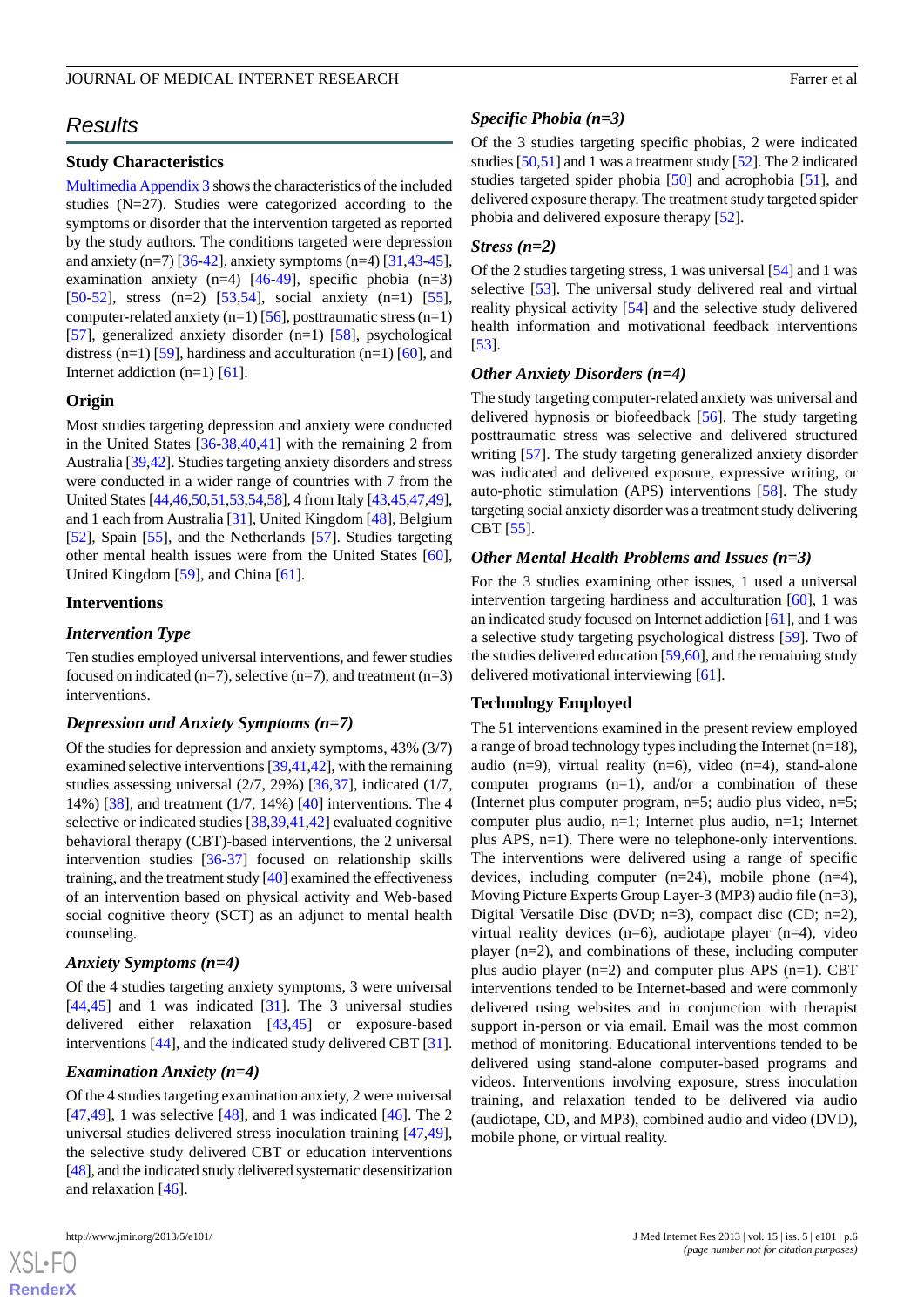#### **Intervention Length and Delivery**

Intervention length ranged from 15 minutes to 10 weeks. For interventions of less than 1 week in duration, intervention length ranged from 15 to 60 minutes (mean 34.23, SD 13.82). For interventions that were 1 week or longer, the mean intervention length was 4.1 weeks (SD 3.04). Length of time to follow-up ranged from immediately postintervention to 12 months postintervention. Of the 51 technology-based interventions employed, 27 (52.9%) were delivered distally, 18 (35.3%) were delivered nondistally, and 6 (11.8%) contained distal and nondistal components. Of the 25 Internet-based interventions, 13 (52.0%) were completely distal, 6 (24.0%) contained a combined distal and nondistal component, and 6 (24.0%) interventions were not distal [[39](#page-12-20)[,42](#page-12-2),[61\]](#page-13-0).

#### **Level of Human Contact**

Over half of the interventions were self-administered (30/51, 59%), and approximately one-fifth were predominantly self-help (10/51, 20%). For interventions that were predominantly self-help, human contact was most commonly provided in the form of email monitoring or moderation of a discussion forum. Four interventions (8%) involved minimal contact and tended to include more intensive therapist involvement via email. Interventions classified as therapist administered (7/51, 14%) were often face-to-face interventions that served as comparison groups to a technology-based intervention, or were face-to-face interventions with a technology-based component as an adjunct (ie, Internet-based homework) [\[40](#page-12-18),[42\]](#page-12-2).

# **Participants**

By definition, the mean age of participants fell between 18 and 25 years. Most samples were composed solely of undergraduate university students. Two studies targeted specific groups of students: nursing students [[44\]](#page-12-21) and Asian-Indian students [[60\]](#page-12-16). Females formed the majority of participants in most studies, with the exception of 5 studies in which males were either the majority  $(n=3)$  [[46](#page-12-5)[,51](#page-12-22),[60\]](#page-12-16) or the sample contained equal numbers of males and females  $(n=2)$  [\[43](#page-12-3)[,45](#page-12-4)]. The most common recruitment methods were university-wide emails, advertisements in university publications or during lectures, and flyers posted around university campuses. In 7 studies,

samples were recruited through undergraduate psychology or health courses [\[31](#page-11-16),[36](#page-12-1)[,38](#page-12-17),[39](#page-12-20)[,50](#page-12-7),[54](#page-12-10)[,56](#page-12-12)].

#### **Outcome Measures**

Four of the 7 depression and anxiety studies used the Beck Depression Inventory (BDI) and the Beck Anxiety Inventory (BAI) as their primary outcome measures [[36-](#page-12-1)[38](#page-12-17)[,41](#page-12-19)]. Three of the 4 studies targeting anxiety symptoms used the State Trait Anxiety Inventory (STAI) as their primary outcome measure [[43](#page-12-3)[-45](#page-12-4)], as did 2 of the 4 studies targeting examination anxiety [[47,](#page-12-23)[49\]](#page-12-6). The 2 remaining studies targeting examination anxiety used the Test Anxiety Inventory (TAI) [[46](#page-12-5)[,48](#page-12-24)]. Studies targeting specific phobias used the Fear of Spiders Questionnaire [[50\]](#page-12-7), the Acrophobia Questionnaire [\[51](#page-12-22)], and an 11-point fear rating scale [[52\]](#page-12-8). The 2 studies targeting stress used either the Perceived Stress Scale [[53\]](#page-12-9) or the Momentary Mood States Checklist [[54\]](#page-12-10). The single studies targeting social anxiety, computer-related anxiety, posttraumatic stress, generalized anxiety disorder, psychological distress, hardiness, acculturation and social support, and Internet addiction used measures specific to the disorder being targeted.

# **Study Quality**

Sample sizes across all studies ranged from 20 to 283 (median 60). Most studies were RCTs (n=26), and 1 study was a randomized trial [[46\]](#page-12-5). Of the 26 RCTs, 10 studies employed a no-intervention control, 9 studies used attention control groups, 6 studies used a wait-list control, and in 1 study, participants were assigned to a wait-list control but also received treatment as usual. Quality ratings for the studies employing a control group ranged from 1 to 6, with an overall mean rating of 4.42 of a possible 9 points. The mean quality ratings for categories of studies were stress (mean 5.0, range 4-6); other anxiety disorders, such as seasonal affective disorder, posttraumatic stress disorder, generalized anxiety disorder, and computer-related anxiety (mean 5.0, range 4-6); other issues, such as psychological distress, acculturation, and Internet addiction (mean 4.67, range 3-6); depression and anxiety symptoms (mean 4.43, range 3-6); specific phobias (mean 4.33, range 3-5); anxiety symptoms (mean 4.0, range 3-5); and examination anxiety (mean 3.67, range 1-6). Table 1 shows the number of studies that satisfied each of the quality rating criteria.

**Table 1.** Numbers (and percentages) of studies (with control groups) meeting quality rating criteria of the Cochrane Effective Practice and Organisation of Care (EPOC).

| Criterion # | EPOC quality rating criteria                                                        | Studies, $n$ $(\%)$ |
|-------------|-------------------------------------------------------------------------------------|---------------------|
|             | Was the allocation sequence adequately generated?                                   | 5(19.2)             |
| 2           | Was the allocation adequately concealed?                                            | 1(3.8)              |
| 3           | Were baseline outcome measurements similar?                                         | 17(65.4)            |
| 4           | Were baseline characteristics similar?                                              | 11(42.3)            |
| 5           | Were incomplete outcome data adequately addressed?                                  | 10(38.5)            |
| 6           | Was knowledge of the allocated interventions adequately prevented during the study? | 0(0)                |
|             | Was the study adequately protected against contamination?                           | 24 (92.3)           |
| 8           | Was the study free from selective outcome reporting?                                | 21 (80.8)           |
| 9           | Was the study free from other risks of bias?                                        | 26(100)             |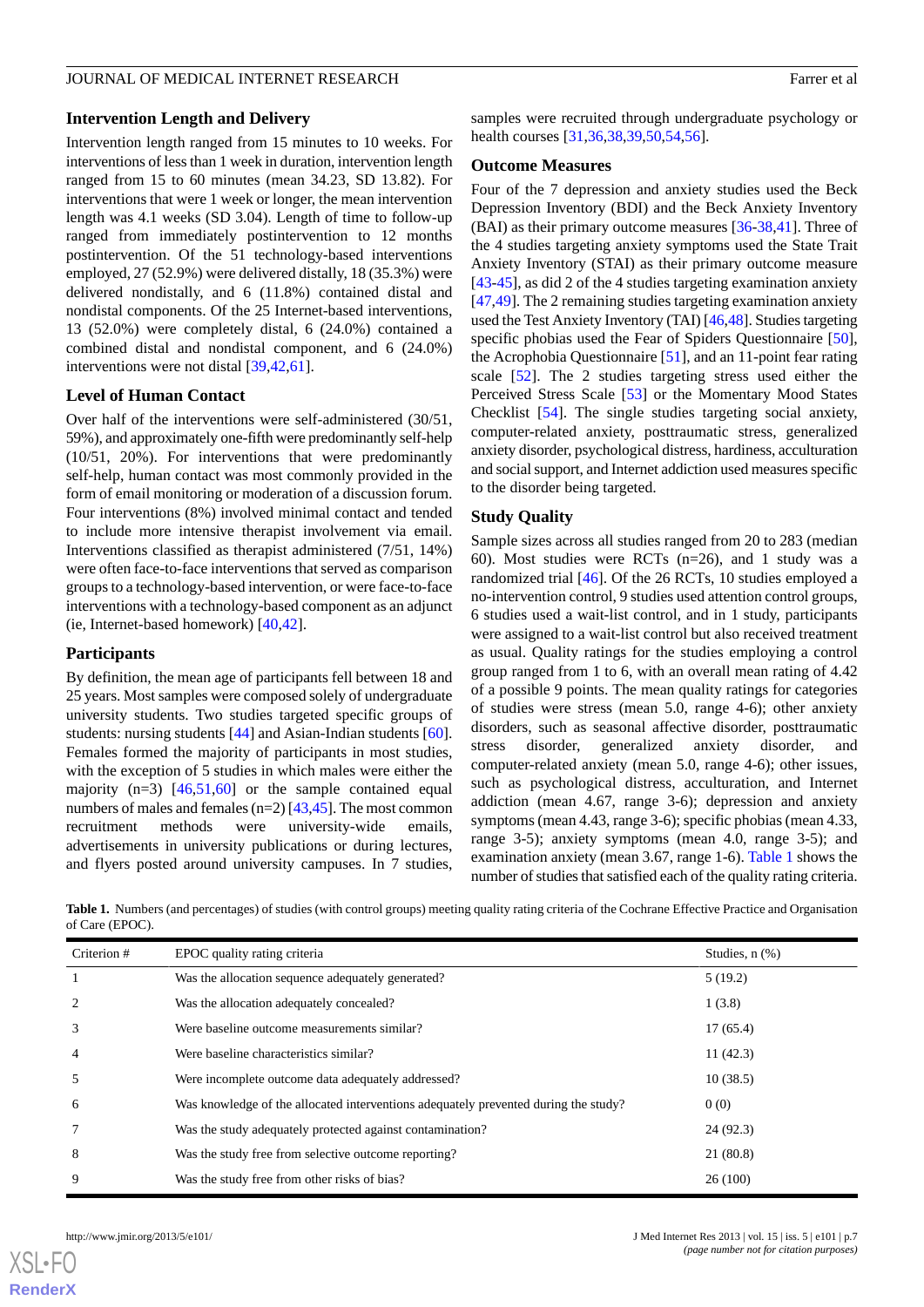As indicated in Table 1, few studies used or reported adequate randomization methods. In terms of baseline outcome measurement, more than half of studies reported that there were no significant differences present across study groups at baseline. Less than half of studies, however, reported that the characteristics of the providers of the intervention and control conditions were similar (criteria 4). Approximately one-third of studies reported that they used methods to adequately address incomplete data. No studies met criteria 6 (Was knowledge of the allocated interventions adequately prevented during the study?).

Of the entire 27 studies, 8 studies undertook ITT analyses, and 13 did not. Six studies did not report this information. Of the 8 ITT studies, half (n=4) reported data from a full sample (no attrition), 2 used maximum likelihood estimation methodology, 1 used the last observation carried forward, and 1 used a mixed models analysis.

# **Intervention Efficacy**

# *Depression and Anxiety Symptoms*

Among the 7 studies targeting depression and anxiety symptoms, there were 10 interventions that were compared to a control group (some studies had multiple intervention arms). Six interventions were CBT-based (delivered either online or using a stand-alone computer), 2 interventions involved relationship focused skills training, 1 intervention comprised physical activity and SCT, and 1 intervention involved online peer-support.

# **Effective/Mixed Results**

Postintervention, 3 of the CBT-based interventions were associated with a significant time  $\times$  group interaction favoring the intervention group on both depression and anxiety symptom outcomes. The remaining CBT interventions (n=3) only found effects for anxiety symptoms postintervention, as did the online peer-support intervention. Only 1 of the relationship skills training interventions found a significant interaction at posttest for depression symptoms [\[36](#page-12-1)]. The second relationship skills training intervention study found a positive effect for anxiety at 10-month follow-up [[37\]](#page-12-25).

# **Not Effective**

The physical activity and Web-based SCT intervention did not find a significant group  $\times$  time interaction postintervention for either depression or anxiety [\[40](#page-12-18)].

# *Anxiety Symptoms*

Among the 4 studies targeting anxiety symptoms, 9 interventions were examined. Six interventions were relaxation-based: video plus an audio narrative (n=2), video alone (n=1), audio narrative alone (n=2), and virtual reality headset plus audio narrative (n=1). Two interventions were exposure-based: audiotape alone  $(n=1)$  and audiotape plus progressive muscle relaxation  $(n=1)$ . One intervention was CBT-based.

# **Effective/Mixed Results**

The 2 exposure-based interventions were effective for reducing anxiety relative to a control condition [[44\]](#page-12-21). Video and audio relaxation combined was associated with significant

 $XS$ -FO **[RenderX](http://www.renderx.com/)** within-group decline in anxiety symptoms in 1 study [[43\]](#page-12-3), but data was not compared with a control group and this intervention was also not found to be effective in another study [[45\]](#page-12-4).

# **Not Effective**

Video alone, audio alone, and a virtual reality headset plus an audio narrative were not found to be effective for reducing anxiety symptoms [[43,](#page-12-3)[45](#page-12-4)]. The only online CBT intervention was also not associated with a significant interaction in favor of the intervention [\[31](#page-11-16)].

# *Examination Anxiety*

Among the 4 studies targeting examination anxiety, 11 interventions were examined. Two interventions examined computer-assisted exposure plus audio relaxation, 8 interventions examined stress inoculation delivered by video and audio ( $n=3$ ), video alone ( $n=2$ ), and audio alone ( $n=3$ ), and 1 intervention examined online CBT.

# **Effective**

One study examining 4 stress inoculation interventions (video plus audio vs video only vs audio via MP3 only vs audio via CD only) found that all interventions were effective in reducing anxiety symptoms relative to a no-intervention control condition [[47\]](#page-12-23). Online CBT was also found to be effective for symptoms of examination anxiety [[48\]](#page-12-24). The study examining exposure plus audio relaxation found that computer-based delivery was equivalent to group-based delivery of the intervention [[46\]](#page-12-5).

# **Not Effective**

The remaining study examining stress inoculation interventions did not provide sufficient data to determine the effectiveness of the interventions relative to the control group [[49\]](#page-12-6).

# *Specific Phobia*

Among the 3 studies targeting specific phobia, 5 interventions were examined. All interventions were exposure-based. Three were delivered using virtual reality and 2 were delivered using video.

# **Effective**

Virtual reality exposure interventions for spider phobia [\[50](#page-12-7)] and acrophobia [\[51](#page-12-22)] were associated with significant reductions in anxiety symptoms relative to a control group. Exposure using video was also effective in the treatment of spider phobia [[52\]](#page-12-8).

# *Stress*

Among the 2 studies examining stress, 4 interventions were examined. Interventions included online education (n=1) or online motivational feedback  $(n=1)$  [[53\]](#page-12-9), a virtual reality simulation of the outdoors while walking on a treadmill  $(n=1)$ , or a virtual reality simulation alone  $(n=1)$  [\[54](#page-12-10)].

# **Not Effective**

None of the interventions were effective in reducing stress.

# *Other Anxiety Disorders*

The study targeting social anxiety disorder examined online CBT [\[55](#page-12-11)]. The study targeting computer-related anxiety examined computer-assisted biofeedback [\[56](#page-12-12)]. The study targeting posttraumatic stress examined online structured writing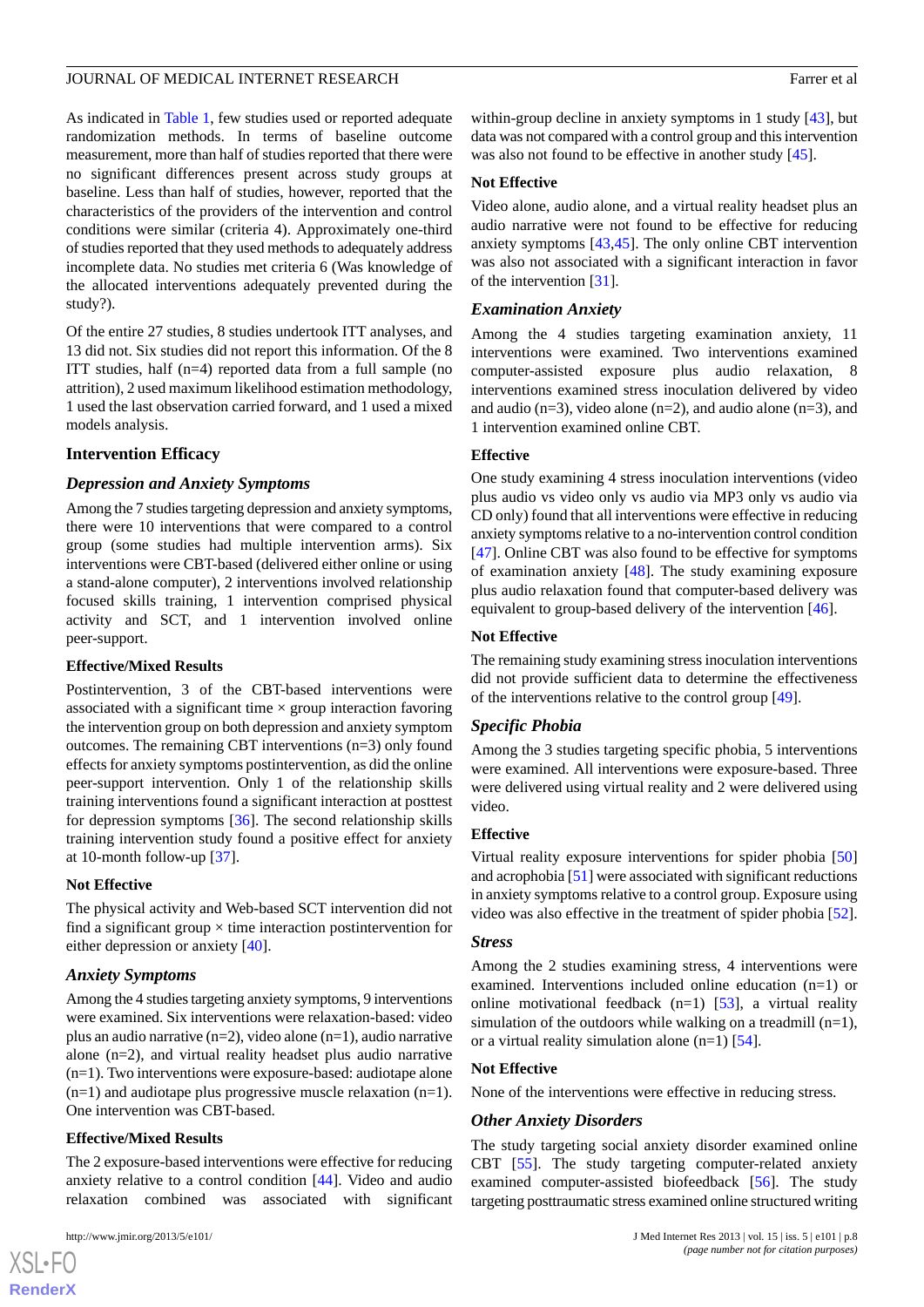#### JOURNAL OF MEDICAL INTERNET RESEARCH FARRY EXAMPLE THE SERVICE OF A Farrer et al.

exercises [[57\]](#page-12-13). The study targeting generalized anxiety disorder examined 3 interventions: online exposure, online expressive writing, and APS [[58\]](#page-12-14).

#### **Effective**

Postintervention, online CBT was found to be effective for treating social anxiety disorder [[55\]](#page-12-11), biofeedback was effective for symptoms of computer-related anxiety [[56\]](#page-12-12), structured writing was effective for symptoms of posttraumatic stress [[57\]](#page-12-13), and online exposure and APS were effective for symptoms of generalized anxiety disorder [[58\]](#page-12-14).

#### **Not Effective**

Online expressive writing was not found to be effective for symptoms of generalized anxiety disorder [\[58](#page-12-14)].

#### *Other Mental Health Problems and Issues*

One study targeting psychological distress examined 2 interventions: online education and online education plus an online support group [\[59](#page-12-15)]. One study targeting hardiness, acculturation, and social support examined online information [[60\]](#page-12-16). One study targeting Internet addiction examined 3 interventions: online motivational interviewing with feedback in a laboratory setting, online motivational interviewing without feedback in a laboratory setting, and online motivational interviewing without feedback in the participant's own setting [[61\]](#page-13-0).

#### **Effective/Mixed Results**

An online education intervention and a social support intervention each demonstrated within-group decline in psychological distress over time, but were not compared with a control group [[59\]](#page-12-15). However, a combined intervention involving both the online education intervention and the support group was not more effective than education alone [[59\]](#page-12-15). All of the motivational interviewing interventions targeting Internet addiction were associated with significant within-group decline in symptoms over time  $[61]$  $[61]$ , but the interaction effect with the control was not tested. However, the control group did not show significant within-group decline over time.

#### **Not Effective**

Online information was not found to be effective in the study targeting hardiness and acculturation [[60\]](#page-12-16).

# **Effect Sizes**

For interventions targeting depression and anxiety symptoms with available data (n=8), effect sizes ranged from  $-0.07$  to 3.04 (median 0.54; depression = 0.48, anxiety = 0.77). Across interventions targeting anxiety symptoms and disorders with available data (n=10), effect sizes ranged from 0.07 to 2.66 (median 0.84). Because of insufficient or unavailable data, effect sizes were unable to be calculated for 33 of the 51 interventions (64%) or 14 of the 27 studies (52%), which included all of the interventions targeting stress, computer anxiety, psychological distress, hardiness and acculturation, and Internet addiction.

Less than half of studies provided sufficient data to calculate effect sizes. For interventions that targeted depression and anxiety, effect sizes were as follows for the 1 universal (alpha  $= -0.74$ ), 6 selective (alpha = 0.81), 1 indicated (alpha = 0.54),

 $XS$ -FO **[RenderX](http://www.renderx.com/)** and 1 treatment (alpha  $= 0.18$ ) interventions. For interventions targeting anxiety symptoms and disorders, none of the 16 universal interventions (5 trials) had had sufficient data to calculate effect size. Alpha levels were as follows for the 3 selective interventions (alpha =  $0.67$ ), 5 indicated interventions (alpha =  $0.49$ ), and 2 treatment interventions (alpha = 1.83).

# **Association Between Positive Outcomes and Study Characteristics**

Mann-Whitney *U* tests demonstrated no association between study outcome favoring the intervention and the following study characteristics: number of intervention sessions (*U*=35.0, *P*=.21), length of intervention (weeks; *U*=43.5, *P*=.67), sample size (*U*=40.5, *P*=.53), and quality rating (*U*=41.5, *P*=.56). Fisher exact tests also demonstrated no association between study outcome favoring the intervention and type of control group (attention placebo: n=9; wait list: n=6; no intervention: n=10, *P*=.84); type of technology used (Internet, includes all interventions that are Internet-based or involved an Internet component: n=34; other: n=21, *P*=.57); whether or not the intervention was distal (yes, includes completely and partially distal interventions: n=33; no: n=22; *P*=.74); and amount of human contact (self-administered: n=30; predominantly self-help: n=10; minimal-contact therapy: n=4; predominantly therapist-administered treatments: n=7; *P*=.30). The success rates of different types of interventions at achieving a study outcome favoring the intervention appeared dissimilar between the universal  $(n=25, 56\%)$ , selective  $(n=12, 67\%)$ , indicated  $(n=13, 75\%)$ , and treatment  $(n=5, 80\%)$  trials. However, chi-square tests demonstrated that this difference was not significant  $(P=.74)$ .

# *Discussion*

# **Principal Findings**

This systematic review identified 27 studies reporting RCTs of technology interventions targeting depression, anxiety, and related mental health issues, excluding substance misuse and eating disorders. Most of the studies (24/27, 89%) employed interventions focused on anxiety symptoms or disorders or stress, although 29% of these 24 studies (n=7) targeted both depression and anxiety. No study reported that they targeted depression alone in this population. Internet-based technology (typically involving CBT) was the most commonly employed medium, and it was used in 16 studies and almost half of the interventions. Distal and universal preventive interventions were the most common type of intervention. No study investigated the effectiveness of telephone interventions, and only 3 of 27 interventions (11%) targeted treatment. Audio and video were commonly used for exposure, stress inoculation, and relaxation training. More trials were undertaken in the United States than in any other country (13/27, 48%).

Overall, approximately half (n=24, 47%) of the 51 technology interventions were associated with at least 1 significant positive outcome compared with the control at postintervention, with 29% (n=15) failing to find a significant effect. Only 2 interventions (from 1 study) did not have a control group for comparison, and the remaining 10 interventions (from 3 studies)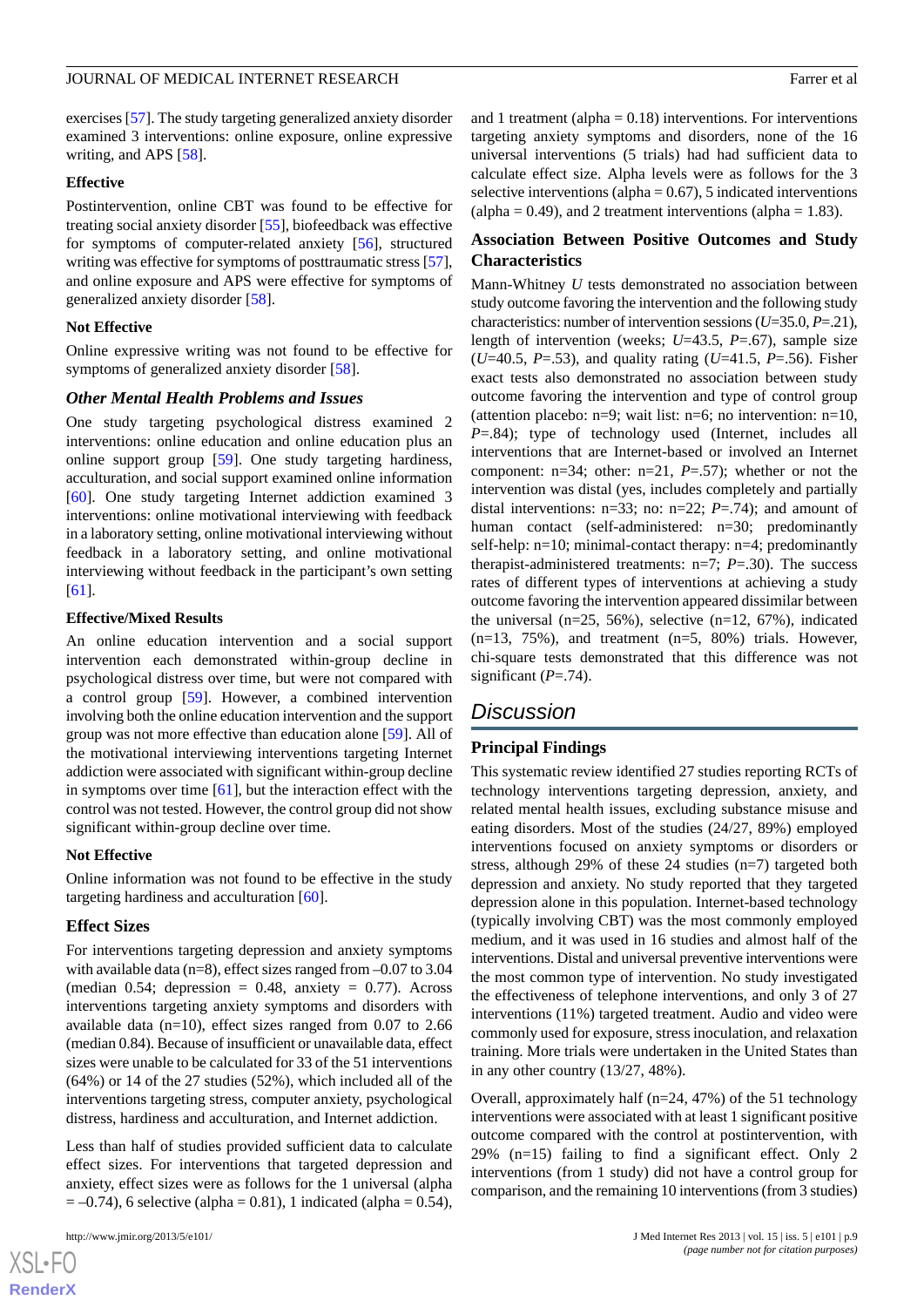did not provide sufficient data on interaction effects to determine efficacy compared with the control. The studies finding a positive outcome compared with the control included 7 of the 10 technology-related interventions employed in the anxiety and depression studies, 2 of the 9 technology interventions in the anxiety studies, all 5 of the specific phobia interventions, none of the 4 stress interventions, and 4 of 5 interventions targeting other anxiety disorders. None of the 6 interventions targeting other conditions were demonstrated to be effective relative to controls, with 3 of these belonging to 1 study that did not provide sufficient data to determine efficacy compared with control [[61\]](#page-13-0). Similarly, mixed results have been found in prior reviews of both Internet-based eating disorder prevention interventions [\[20\]](#page-11-20) and in Internet-based alcohol use interventions [[62\]](#page-13-1).

Thus, the findings of the current review indicate that technological interventions targeting certain mental health and related problems offer promise for students in university settings. The data suggest that technology-based CBT may be particularly useful in targeting anxiety and, to a lesser extent, depressive symptoms in interventions targeting both depression and anxiety. A previous review on Internet-based interventions found comparable effect sizes for both depression (alpha  $= 0.42$  to  $(0.65)$  and anxiety (alpha = 0.29 to 1.74) preventive and treatment interventions involving CBT [\[24](#page-11-21)]. Exposure approaches, including those involving virtual reality technology, offer promise for specific phobias. Moreover, the focus on universal intervention and prevention approaches including selective and indicated samples and the evidence that these may be effective are promising, especially given findings in the general community that optimal and comprehensive current treatment approaches alone cannot avert the majority of burden of disorders such as depression [\[63](#page-13-2)]. Prevention interventions delivered early in the life course have the potential to avert the greatest burden.

It is important to acknowledge that the interventions included in the present review may not have been designed specifically for the university population; rather, the students may have simply been a convenient research sample. For studies clearly designed for university students in the tertiary setting (ie, exam anxiety [[46](#page-12-5)-[49\]](#page-12-6), academic worry [\[58\]](#page-12-14), stress [[53](#page-12-9)], psychological distress [\[59](#page-12-15)], and adjustment and acculturation in international students [[60\]](#page-12-16)), there was no clear advantage for the development specifically within this population, with 3 [\[47](#page-12-23),[48](#page-12-24)[,58](#page-12-14)] of the 8 studies finding at least 1 significant positive outcome compared with the control at postintervention.

However, the review also highlights that there are significant gaps in the current state of knowledge in this area. Very few studies have focused on the use of technology in the university setting for the treatment of mental disorders (n=3), and in very few cases did more than 1 study target the prevention or treatment of specific disorders. Most of the studies focused on anxiety symptoms or disorders. Moreover, some methodological problems were evident in the studies, with many studies failing to report sufficient information about randomization, or less frequently, suffering from inadequate randomization methods, few studies specifying a primary outcome, and most of the studies failing to undertake or report appropriate intent-to-treat

analyses. It is also of note that none of the studies met criterion 6 of the EPOC quality scale. This criterion specifically refers to the blinding of outcome assessments (ie, "Score 'low risk' if the authors state explicitly that the primary outcome variables were assessed blindly, or the outcomes are objective, eg, length of hospital stay" [[35\]](#page-12-0)). This is an inherent problem with self-report population studies. Where outcome assessments are carried out using Internet-based self-report surveys and not clinical assessment, it is not possible to precisely meet this criterion because the participants (the outcome assessors) are themselves typically not blind to their assigned conditions in studies of psychological interventions in general as well as in Web-based research [[64\]](#page-13-3). Study quality criteria designed specifically for Internet-based research would enable more accurate assessment of this characteristic. Nevertheless, it is imperative that studies explain in sufficient detail the methods they used to accurately assess study quality. In addition, more than half of the studies (14/27, 52%), including all those focused on conditions other than depression and anxiety, and almost all of the trials with universal samples (9/10, 90%) failed to provide sufficient data to calculate effect sizes. This information is vital to comparatively assess the effect of interventions accurately. All future studies in this area should endeavor to provide this information to enable appropriate comparison between studies. As would be expected, treatment trials recorded the largest effect sizes (alpha  $= 1.35$ ) across all studies targeting depression and anxiety, or anxiety symptoms and disorders, followed by selective (alpha =  $0.67$ ) and indicated (alpha =  $0.52$ ) trials.

None of the studies reported information about cost-effectiveness. However, 1 study targeting depression and anxiety provided broad information about costs of dissemination for the workshop leader (US \$2000/10-15 participants), coaching emails, and face-to-face booster sessions (US \$55/hour) [[41\]](#page-12-19). To the author's knowledge, no trials of technology-based interventions in tertiary students have examined cost-effectiveness per se, although there has been 1 study of the cost-effectiveness of translating the English-language program MoodGYM and the website BluePages for delivery to Norwegian university students [[65\]](#page-13-4). This is not unexpected despite the argument that Internet-based research is useful at reducing the cost of public health, a recent review of all health-related Internet-based interventions, including mental health, found a total of only 8 studies that reported on cost-effectiveness [[66\]](#page-13-5). Further information about the cost-effectiveness of Internet-based research in university students is required.

Somewhat surprisingly, we failed to find an association between any of the characteristics of the studies or their methodological quality and whether they reported positive outcomes. In particular, it might have been predicted that there would be an association between length of intervention or number of intervention sessions and achieving a study outcome favoring the intervention group. The reason for this is unclear, but may reflect the heterogeneity of the studies across many variables and the small number of interventions for each condition, precluding investigation of the association for each condition separately.

```
XSL•FO
RenderX
```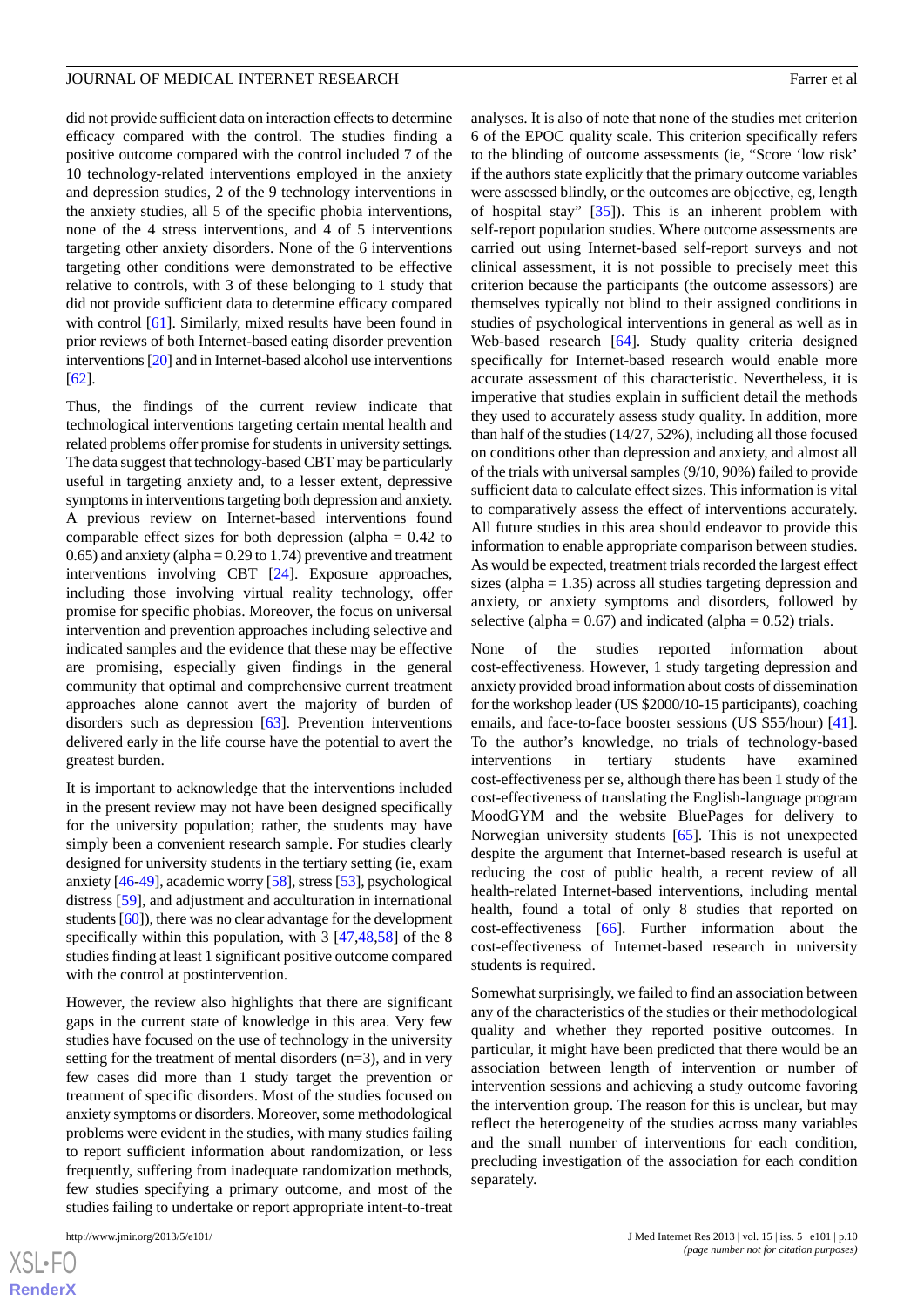# **Limitations**

There are some limitations to the present review that require consideration. Firstly, it is clear that some interventions were developed for university students (ie, the specific issues they face), and that others may have been simply tested in this population. Because of this, the included interventions may not have taken full advantage of the opportunities for technology-based interventions in a tertiary setting, which has important implications for the dissemination of these interventions within universities. However, some of the interventions were clearly university-specific with several of the anxiety interventions targeting student-focused problems, such as exam anxiety and stress in students, as well as adjustment and acculturation in international students. The present review searched 3 databases and it is possible that some relevant journals are not indexed by these databases. However, an attempt was made to address this by handsearching previous reviews, key papers, and the Beacon portal [\[67](#page-13-6)]. In addition, the restriction of the inclusion criteria to English-language journal papers may have introduced a level of bias into the present review.

# **Conclusions**

It is clear that further research is required in university settings to investigate the effectiveness of technological interventions for specific mental disorders in the tertiary student population, to compare the relative efficacy of and engagement with different types of technological intervention within a disorder and ultimately to evaluate the most appropriate means by which such interventions might routinely be implemented in university settings.

# **Acknowledgments**

This project was resourced by the Young and Well CRC. The Young and Well CRC is established under the Australian Government's Cooperative Research Centres Program.

# **Conflicts of Interest**

KG is a co-developer of MoodGYM, which was evaluated as part of 2 [[39,](#page-12-20)[42](#page-12-2)] of the included trials.

# **Multimedia Appendix 1**

PubMed search terms/search history.

[[PDF File \(Adobe PDF File\), 50KB](http://www.jmir.org/article/downloadSuppFile/2639/7756) - [jmir\\_v15i5e101\\_app1.pdf](http://www.jmir.org/article/downloadSuppFile/2639/7756) ]

# **Multimedia Appendix 2**

PRISMA checklist.

[[PDF File \(Adobe PDF File\), 149KB](http://www.jmir.org/article/downloadSuppFile/2639/7755) - [jmir\\_v15i5e101\\_app2.pdf](http://www.jmir.org/article/downloadSuppFile/2639/7755) ]

# **Multimedia Appendix 3**

<span id="page-10-0"></span>Full data from the review.

<span id="page-10-1"></span>[[PDF File \(Adobe PDF File\), 509KB](http://www.jmir.org/article/downloadSuppFile/2639/8018) - [jmir\\_v15i5e101\\_app3.pdf](http://www.jmir.org/article/downloadSuppFile/2639/8018) ]

# **References**

- <span id="page-10-2"></span>1. Reavley N, Jorm AF. Prevention and early intervention to improve mental health in higher education students: a review. Early Interv Psychiatry 2010 May;4(2):132-142. [doi: [10.1111/j.1751-7893.2010.00167.x\]](http://dx.doi.org/10.1111/j.1751-7893.2010.00167.x) [Medline: [20536969\]](http://www.ncbi.nlm.nih.gov/entrez/query.fcgi?cmd=Retrieve&db=PubMed&list_uids=20536969&dopt=Abstract)
- <span id="page-10-6"></span><span id="page-10-3"></span>2. Compas BE, Wagner BM, Slavin LA, Vannatta K. A prospective study of life events, social support, and psychological symptomatology during the transition from high school to college. Am J Community Psychol 1986 Jun;14(3):241-257. [Medline: [3739977\]](http://www.ncbi.nlm.nih.gov/entrez/query.fcgi?cmd=Retrieve&db=PubMed&list_uids=3739977&dopt=Abstract)
- <span id="page-10-4"></span>3. Buchanan JL. Prevention of depression in the college student population: a review of the literature. Arch Psychiatr Nurs 2012 Feb;26(1):21-42. [doi: [10.1016/j.apnu.2011.03.003\]](http://dx.doi.org/10.1016/j.apnu.2011.03.003) [Medline: [22284078](http://www.ncbi.nlm.nih.gov/entrez/query.fcgi?cmd=Retrieve&db=PubMed&list_uids=22284078&dopt=Abstract)]
- 4. Hunt J, Eisenberg D. Mental health problems and help-seeking behavior among college students. J Adolesc Health 2010 Jan;46(1):3-10. [doi: [10.1016/j.jadohealth.2009.08.008](http://dx.doi.org/10.1016/j.jadohealth.2009.08.008)] [Medline: [20123251](http://www.ncbi.nlm.nih.gov/entrez/query.fcgi?cmd=Retrieve&db=PubMed&list_uids=20123251&dopt=Abstract)]
- <span id="page-10-5"></span>5. Mowbray CT, Megivern D, Mandiberg JM, Strauss S, Stein CH, Collins K, et al. Campus mental health services: recommendations for change. Am J Orthopsychiatry 2006 Apr;76(2):226-237. [doi: [10.1037/0002-9432.76.2.226\]](http://dx.doi.org/10.1037/0002-9432.76.2.226) [Medline: [16719642](http://www.ncbi.nlm.nih.gov/entrez/query.fcgi?cmd=Retrieve&db=PubMed&list_uids=16719642&dopt=Abstract)]
- 6. Blanco C, Okuda M, Wright C, Hasin DS, Grant BF, Liu SM, et al. Mental health of college students and their non-college-attending peers: results from the National Epidemiologic Study on Alcohol and Related Conditions. Arch Gen Psychiatry 2008 Dec;65(12):1429-1437 [\[FREE Full text\]](http://europepmc.org/abstract/MED/19047530) [doi: [10.1001/archpsyc.65.12.1429](http://dx.doi.org/10.1001/archpsyc.65.12.1429)] [Medline: [19047530\]](http://www.ncbi.nlm.nih.gov/entrez/query.fcgi?cmd=Retrieve&db=PubMed&list_uids=19047530&dopt=Abstract)
- 7. Eisenberg D, Gollust SE, Golberstein E, Hefner JL. Prevalence and correlates of depression, anxiety, and suicidality among university students. Am J Orthopsychiatry 2007 Oct; 77(4): 534-542. [doi: [10.1037/0002-9432.77.4.534\]](http://dx.doi.org/10.1037/0002-9432.77.4.534) [Medline: [18194033\]](http://www.ncbi.nlm.nih.gov/entrez/query.fcgi?cmd=Retrieve&db=PubMed&list_uids=18194033&dopt=Abstract)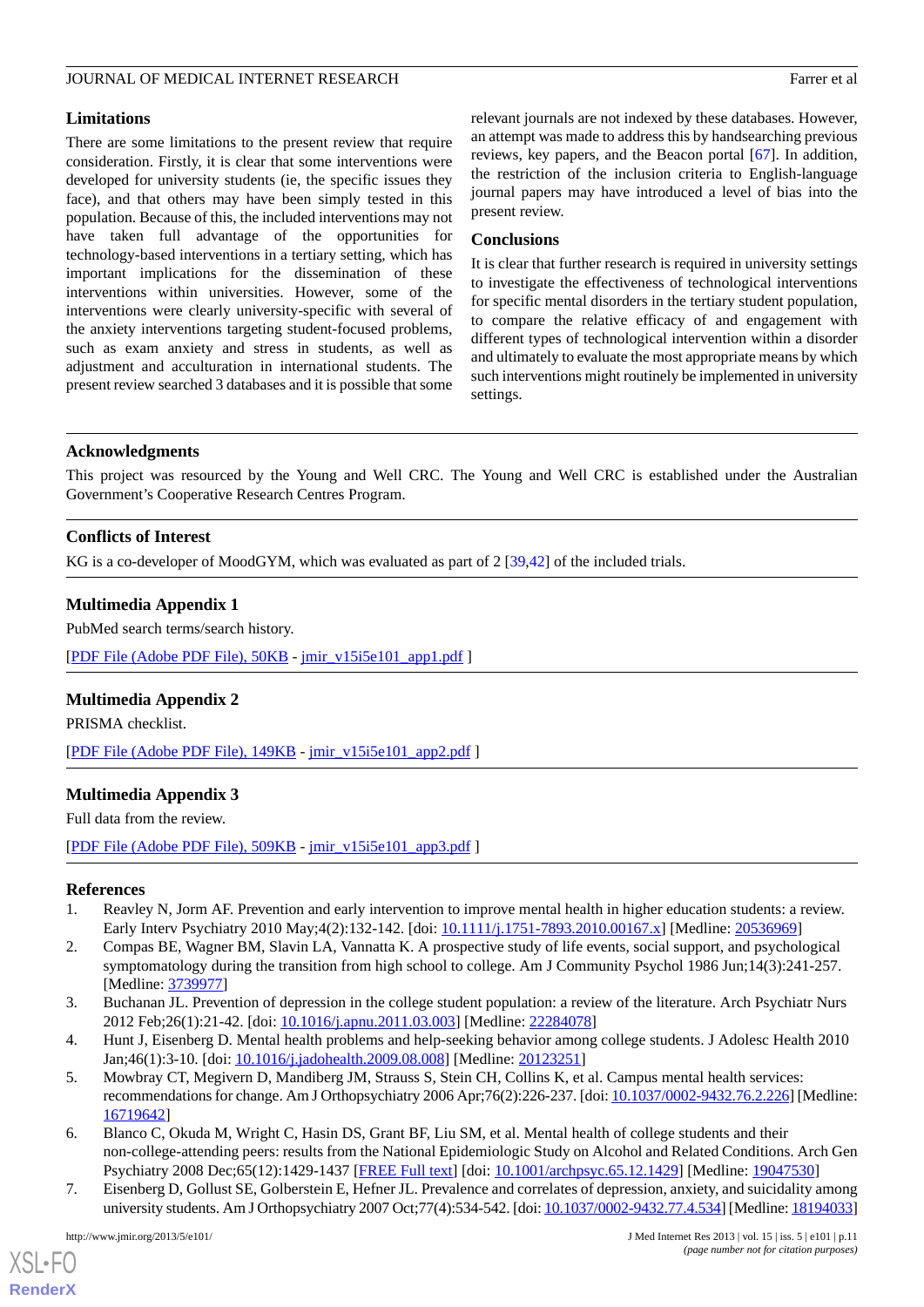# JOURNAL OF MEDICAL INTERNET RESEARCH FARRY CONTROLLER TO A SERIES FAILURE AT A SERIES OF MEDICAL INTERNET RESEARCH

- <span id="page-11-0"></span>8. Drum DJ, Denmark AB. Campus suicide prevention: bridging paradigms and forging partnerships. Harv Rev Psychiatry 2012;20(4):209-221. [doi: [10.3109/10673229.2012.712841\]](http://dx.doi.org/10.3109/10673229.2012.712841) [Medline: [22894730\]](http://www.ncbi.nlm.nih.gov/entrez/query.fcgi?cmd=Retrieve&db=PubMed&list_uids=22894730&dopt=Abstract)
- <span id="page-11-1"></span>9. Burns JM, Davenport TA, Durkin LA, Luscombe GM, Hickie IB. The internet as a setting for mental health service utilisation by young people. Med J Aust 2010 Jun 7;192(11 Suppl):S22-S26. [Medline: [20528703](http://www.ncbi.nlm.nih.gov/entrez/query.fcgi?cmd=Retrieve&db=PubMed&list_uids=20528703&dopt=Abstract)]
- <span id="page-11-2"></span>10. Escoffery C, Miner KR, Adame DD, Butler S, McCormick L, Mendell E. Internet use for health information among college students. J Am Coll Health 2005;53(4):183-188. [doi: [10.3200/JACH.53.4.183-188](http://dx.doi.org/10.3200/JACH.53.4.183-188)] [Medline: [15663067\]](http://www.ncbi.nlm.nih.gov/entrez/query.fcgi?cmd=Retrieve&db=PubMed&list_uids=15663067&dopt=Abstract)
- <span id="page-11-3"></span>11. Gray NJ, Klein JD, Noyce PR, Sesselberg TS, Cantrill JA. Health information-seeking behaviour in adolescence: the place of the internet. Soc Sci Med 2005 Apr;60(7):1467-1478. [doi: [10.1016/j.socscimed.2004.08.010\]](http://dx.doi.org/10.1016/j.socscimed.2004.08.010) [Medline: [15652680\]](http://www.ncbi.nlm.nih.gov/entrez/query.fcgi?cmd=Retrieve&db=PubMed&list_uids=15652680&dopt=Abstract)
- <span id="page-11-4"></span>12. Haas A, Koestner B, Rosenberg J, Moore D, Garlow SJ, Sedway J, et al. An interactive web-based method of outreach to college students at risk for suicide. J Am Coll Health 2008;57(1):15-22. [doi: [10.3200/JACH.57.1.15-22\]](http://dx.doi.org/10.3200/JACH.57.1.15-22) [Medline: [18682341](http://www.ncbi.nlm.nih.gov/entrez/query.fcgi?cmd=Retrieve&db=PubMed&list_uids=18682341&dopt=Abstract)]
- <span id="page-11-5"></span>13. Ryan ML, Shochet I, Stallman HM. Universal online interventions might engage psychologically distressed university students who are unlikely to seek formal help. Advances in Mental Health 2010 Aug 2010;9(1):73-83. [doi: [10.5172/jamh.9.1.73](http://dx.doi.org/10.5172/jamh.9.1.73)]
- <span id="page-11-6"></span>14. Eisenberg D, Downs MF, Golberstein E, Zivin K. Stigma and help seeking for mental health among college students. Med Care Res Rev 2009 Oct;66(5):522-541. [doi: [10.1177/1077558709335173\]](http://dx.doi.org/10.1177/1077558709335173) [Medline: [19454625\]](http://www.ncbi.nlm.nih.gov/entrez/query.fcgi?cmd=Retrieve&db=PubMed&list_uids=19454625&dopt=Abstract)
- <span id="page-11-7"></span>15. Griffiths KM, Christensen H. Internet-based mental health programs: a powerful tool in the rural medical kit. Aust J Rural Health 2007 Apr;15(2):81-87. [doi: [10.1111/j.1440-1584.2007.00859.x](http://dx.doi.org/10.1111/j.1440-1584.2007.00859.x)] [Medline: [17441815\]](http://www.ncbi.nlm.nih.gov/entrez/query.fcgi?cmd=Retrieve&db=PubMed&list_uids=17441815&dopt=Abstract)
- 16. Beintner I, Jacobi C, Taylor CB. Effects of an Internet-based prevention programme for eating disorders in the USA and Germany--a meta-analytic review. Eur Eat Disord Rev 2012 Jan;20(1):1-8. [doi: [10.1002/erv.1130\]](http://dx.doi.org/10.1002/erv.1130) [Medline: [21796737](http://www.ncbi.nlm.nih.gov/entrez/query.fcgi?cmd=Retrieve&db=PubMed&list_uids=21796737&dopt=Abstract)]
- 17. Elliott JC, Carey KB, Bolles JR. Computer-based interventions for college drinking: a qualitative review. Addict Behav 2008 Aug;33(8):994-1005 [[FREE Full text](http://europepmc.org/abstract/MED/18538484)] [doi: [10.1016/j.addbeh.2008.03.006](http://dx.doi.org/10.1016/j.addbeh.2008.03.006)] [Medline: [18538484\]](http://www.ncbi.nlm.nih.gov/entrez/query.fcgi?cmd=Retrieve&db=PubMed&list_uids=18538484&dopt=Abstract)
- 18. Ferrer-García M, Gutiérrez-Maldonado J. The use of virtual reality in the study, assessment, and treatment of body image in eating disorders and nonclinical samples: a review of the literature. Body Image 2012 Jan;9(1):1-11. [doi: [10.1016/j.bodyim.2011.10.001](http://dx.doi.org/10.1016/j.bodyim.2011.10.001)] [Medline: [22119329\]](http://www.ncbi.nlm.nih.gov/entrez/query.fcgi?cmd=Retrieve&db=PubMed&list_uids=22119329&dopt=Abstract)
- <span id="page-11-20"></span>19. Hutton HE, Wilson LM, Apelberg BJ, Tang EA, Odelola O, Bass EB, et al. A systematic review of randomized controlled trials: Web-based interventions for smoking cessation among adolescents, college students, and adults. Nicotine Tob Res 2011 Apr;13(4):227-238. [doi: [10.1093/ntr/ntq252](http://dx.doi.org/10.1093/ntr/ntq252)] [Medline: [21350042](http://www.ncbi.nlm.nih.gov/entrez/query.fcgi?cmd=Retrieve&db=PubMed&list_uids=21350042&dopt=Abstract)]
- <span id="page-11-8"></span>20. Newton MS, Ciliska D. Internet-based innovations for the prevention of eating disorders: a systematic review. Eat Disord 2006;14(5):365-384. [doi: [10.1080/10640260600952522\]](http://dx.doi.org/10.1080/10640260600952522) [Medline: [17062448\]](http://www.ncbi.nlm.nih.gov/entrez/query.fcgi?cmd=Retrieve&db=PubMed&list_uids=17062448&dopt=Abstract)
- <span id="page-11-9"></span>21. Tait RJ, Christensen H. Internet-based interventions for young people with problematic substance use: a systematic review. Med J Aust 2010 Jun 7;192(11 Suppl):S15-S21. [Medline: [20528701\]](http://www.ncbi.nlm.nih.gov/entrez/query.fcgi?cmd=Retrieve&db=PubMed&list_uids=20528701&dopt=Abstract)
- <span id="page-11-21"></span>22. Yager Z, O'Dea JA. Prevention programs for body image and eating disorders on University campuses: a review of large, controlled interventions. Health Promot Int 2008 Jun;23(2):173-189 [\[FREE Full text](http://heapro.oxfordjournals.org/cgi/pmidlookup?view=long&pmid=18263883)] [doi: [10.1093/heapro/dan004](http://dx.doi.org/10.1093/heapro/dan004)] [Medline: [18263883](http://www.ncbi.nlm.nih.gov/entrez/query.fcgi?cmd=Retrieve&db=PubMed&list_uids=18263883&dopt=Abstract)]
- <span id="page-11-10"></span>23. Andersson G, Cuijpers P. Internet-based and other computerized psychological treatments for adult depression: a meta-analysis. Cogn Behav Ther 2009;38(4):196-205. [doi: [10.1080/16506070903318960](http://dx.doi.org/10.1080/16506070903318960)] [Medline: [20183695\]](http://www.ncbi.nlm.nih.gov/entrez/query.fcgi?cmd=Retrieve&db=PubMed&list_uids=20183695&dopt=Abstract)
- <span id="page-11-11"></span>24. Griffiths KM, Farrer L, Christensen H. The efficacy of internet interventions for depression and anxiety disorders: a review of randomised controlled trials. Med J Aust 2010 Jun 7;192(11 Suppl):S4-11. [Medline: [20528707\]](http://www.ncbi.nlm.nih.gov/entrez/query.fcgi?cmd=Retrieve&db=PubMed&list_uids=20528707&dopt=Abstract)
- <span id="page-11-13"></span><span id="page-11-12"></span>25. Reger MA, Gahm GA. A meta-analysis of the effects of internet- and computer-based cognitive-behavioral treatments for anxiety. J Clin Psychol 2009 Jan;65(1):53-75. [doi: [10.1002/jclp.20536](http://dx.doi.org/10.1002/jclp.20536)] [Medline: [19051274\]](http://www.ncbi.nlm.nih.gov/entrez/query.fcgi?cmd=Retrieve&db=PubMed&list_uids=19051274&dopt=Abstract)
- <span id="page-11-15"></span>26. Moher D, Liberati A, Tetzlaff J, Altman DG, PRISMA Group. Preferred reporting items for systematic reviews and meta-analyses: the PRISMA statement. Int J Surg 2010;8(5):336-341. [doi: 10.1016/j.j.jsu.2010.02.007] [Medline: [20171303\]](http://www.ncbi.nlm.nih.gov/entrez/query.fcgi?cmd=Retrieve&db=PubMed&list_uids=20171303&dopt=Abstract)
- <span id="page-11-14"></span>27. Beacon. URL: <https://beacon.anu.edu.au/> [accessed 2013-05-07] [[WebCite Cache ID 6GQTM94oL\]](http://www.webcitation.org/6GQTM94oL)
- <span id="page-11-16"></span>28. Dev P, Winzelberg AJ, Celio A, Taylor CB. Student bodies: psycho-education communities on the web. Proc AMIA Symp 1999:510-514 [\[FREE Full text\]](http://europepmc.org/abstract/MED/10566411) [Medline: [10566411\]](http://www.ncbi.nlm.nih.gov/entrez/query.fcgi?cmd=Retrieve&db=PubMed&list_uids=10566411&dopt=Abstract)
- <span id="page-11-17"></span>29. Finkelstein J, Lapshin O, Wasserman E. Comparison of long-term results of computer-assisted anti-stigma education and reading anti-stigma educational materials. AMIA Annu Symp Proc 2007:245-248 [\[FREE Full text\]](http://europepmc.org/abstract/MED/18693835) [Medline: [18693835\]](http://www.ncbi.nlm.nih.gov/entrez/query.fcgi?cmd=Retrieve&db=PubMed&list_uids=18693835&dopt=Abstract)
- <span id="page-11-18"></span>30. Grassi A, Preziosa A, Villani D, Riva A. A relaxing journey: The use of mobile phones for well-being improvement. Annual Review of CyberTherapy and Telemedicine 2007;5:123-131.
- <span id="page-11-19"></span>31. Kenardy J, McCafferty K, Rosa V. Internet-delivered indicated prevention for anxiety disorders: a randomized controlled trial. Behav Cognit Psychother 2003;31(3):279-289. [doi: [10.1017/S1352465803003047\]](http://dx.doi.org/10.1017/S1352465803003047)
- 32. Kenardy J, McCafferty K, Rosa V. Internet-delivered indicated prevention for anxiety disorders: Six-month follow-up. Clinical Psychologist 2006;10(1):39-42. [doi: [10.1080/13284200500378746\]](http://dx.doi.org/10.1080/13284200500378746)
- 33. Mrazek PB, Haggerty RJ. Reducing Risks for Mental Disorders: Frontiers for Preventive Intervention Research. Washington, DC: National Academy Press; 1994.
- 34. Newman MG, Szkodny LE, Llera SJ, Przeworski A. A review of technology-assisted self-help and minimal contact therapies for anxiety and depression: is human contact necessary for therapeutic efficacy? Clin Psychol Rev 2011 Feb;31(1):89-103. [doi: [10.1016/j.cpr.2010.09.008](http://dx.doi.org/10.1016/j.cpr.2010.09.008)] [Medline: [21130939\]](http://www.ncbi.nlm.nih.gov/entrez/query.fcgi?cmd=Retrieve&db=PubMed&list_uids=21130939&dopt=Abstract)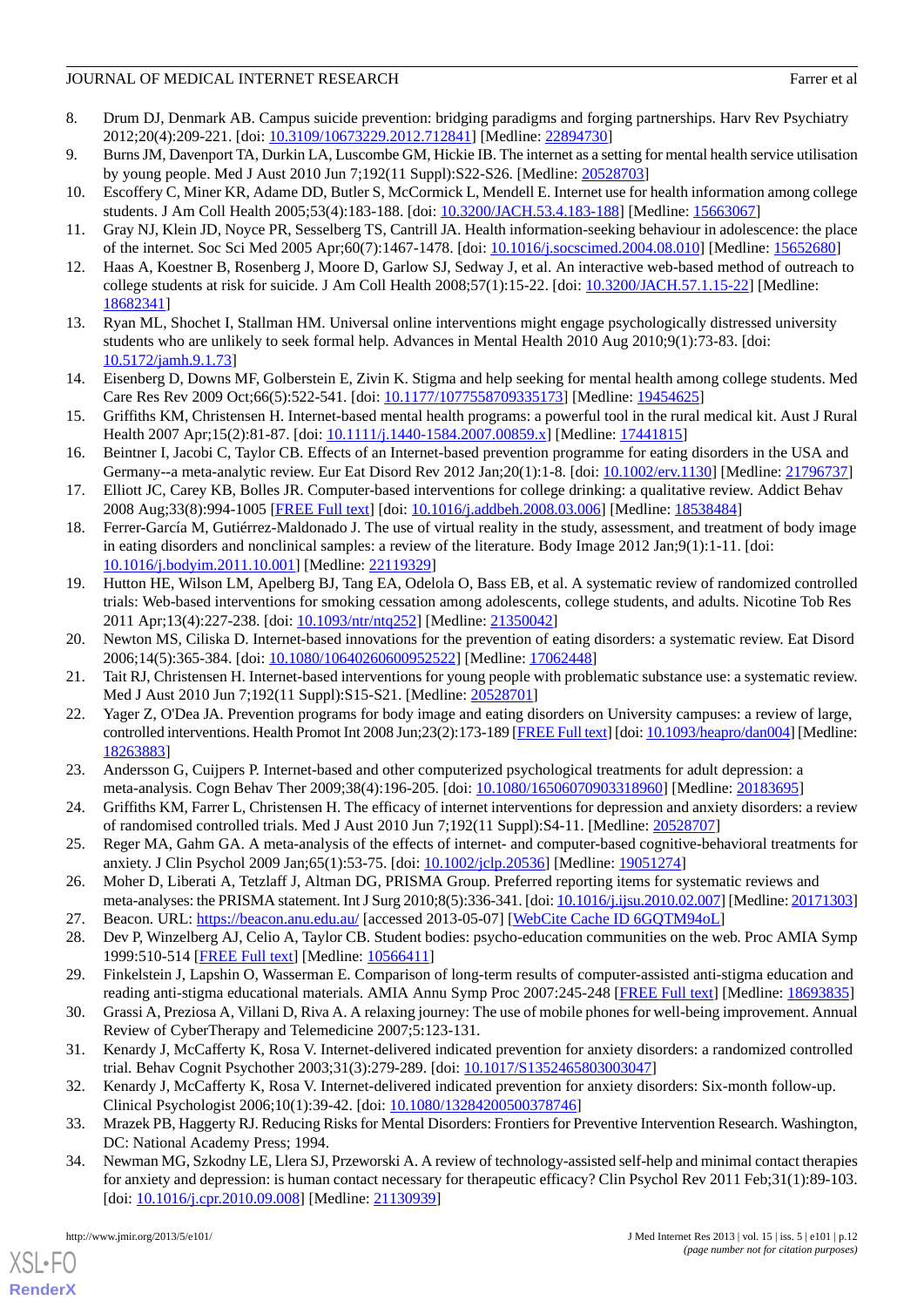# JOURNAL OF MEDICAL INTERNET RESEARCH FARRY EXAMPLE THE SERVICE OF A FAILURE AND FAILURE AT A FAILURE AT A FAILURE AT A FAILURE AT A FAILURE AT A FAILURE AT A FAILURE AT A FAILURE AT A FAILURE AT A FAILURE AT A FAILURE AT A

- <span id="page-12-0"></span>35. Cochrane Effective Practice and Organisation of Care Group. EPOC resources URL:<http://epoc.cochrane.org/epoc-resources> [accessed 2012-11-26] [\[WebCite Cache ID 6CSHcMZR2](http://www.webcitation.org/6CSHcMZR2)]
- <span id="page-12-25"></span><span id="page-12-1"></span>36. Braithwaite SR, Fincham FD. ePREP: computer based prevention of relationship dysfunction, depression and anxiety. Journal of Social and Clinical Psychology 2007 May 2007;26(5):609-622. [doi: [10.1521/jscp.2007.26.5.609\]](http://dx.doi.org/10.1521/jscp.2007.26.5.609)
- <span id="page-12-17"></span>37. Braithwaite SR, Fincham FD. A randomized clinical trial of a computer based preventive intervention: replication and extension of ePREP. J Fam Psychol 2009 Feb;23(1):32-38. [doi: [10.1037/a0014061](http://dx.doi.org/10.1037/a0014061)] [Medline: [19203157\]](http://www.ncbi.nlm.nih.gov/entrez/query.fcgi?cmd=Retrieve&db=PubMed&list_uids=19203157&dopt=Abstract)
- <span id="page-12-20"></span>38. Cukrowicz KC, Joiner TE. Computer-based intervention for anxious and depressive symptoms in a non-clinical population. Cogn Ther Res 2007 Apr 2007;31(5):677-693. [doi: [10.1007/s10608-006-9094-x](http://dx.doi.org/10.1007/s10608-006-9094-x)]
- <span id="page-12-18"></span>39. Ellis LA, Campbell AJ, Sethi S, O'Dea BM. Comparative randomized trial of an online cognitive-behavioral therapy program and an online support group for depression and anxiety. J Cyber Ther Rehabil 2011;4(4):461-467.
- <span id="page-12-19"></span>40. Mailey EL, Wójcicki TR, Motl RW, Hu L, Strauser DR, Collins KD, et al. Internet-delivered physical activity intervention for college students with mental health disorders: a randomized pilot trial. Psychol Health Med 2010 Dec;15(6):646-659. [doi: [10.1080/13548506.2010.498894](http://dx.doi.org/10.1080/13548506.2010.498894)] [Medline: [21154018\]](http://www.ncbi.nlm.nih.gov/entrez/query.fcgi?cmd=Retrieve&db=PubMed&list_uids=21154018&dopt=Abstract)
- <span id="page-12-2"></span>41. Seligman ME, Schulman P, Tryon AM. Group prevention of depression and anxiety symptoms. Behav Res Ther 2007 Jun;45(6):1111-1126. [doi: [10.1016/j.brat.2006.09.010\]](http://dx.doi.org/10.1016/j.brat.2006.09.010) [Medline: [17074301\]](http://www.ncbi.nlm.nih.gov/entrez/query.fcgi?cmd=Retrieve&db=PubMed&list_uids=17074301&dopt=Abstract)
- <span id="page-12-3"></span>42. Sethi S, Campbell AJ, Ellis LA. The use of computerized self-help packages to treat adolescent depression and anxiety. Journal of Technology in Human Services 2010 Aug 2010;28(3):144-160. [doi: [10.1080/15228835.2010.508317\]](http://dx.doi.org/10.1080/15228835.2010.508317)
- <span id="page-12-21"></span><span id="page-12-4"></span>43. Grassi A, Gaggioli A, Riva G. The green valley: the use of mobile narratives for reducing stress in commuters. Cyberpsychol Behav 2009 Apr;12(2):155-161. [doi: [10.1089/cpb.2008.0156\]](http://dx.doi.org/10.1089/cpb.2008.0156) [Medline: [19275475\]](http://www.ncbi.nlm.nih.gov/entrez/query.fcgi?cmd=Retrieve&db=PubMed&list_uids=19275475&dopt=Abstract)
- <span id="page-12-5"></span>44. Stephens RL. Imagery: a treatment for nursing student anxiety. J Nurs Educ 1992 Sep;31(7):314-320. [Medline: [1326031](http://www.ncbi.nlm.nih.gov/entrez/query.fcgi?cmd=Retrieve&db=PubMed&list_uids=1326031&dopt=Abstract)]
- <span id="page-12-23"></span>45. Villani D, Riva G. Presence and relaxation: A preliminary controlled study. PsychNology Journal 2008;6(1):7-25.
- <span id="page-12-24"></span>46. Buglione SA, Devito AJ, Mulloy JM. Traditional group therapy and computer-administered treatment for test anxiety. Anxiety Research 1990 Jun 1990;3(1):33-39. [doi: [10.1080/08917779008248739\]](http://dx.doi.org/10.1080/08917779008248739)
- <span id="page-12-6"></span>47. Grassi A, Gaggioli A, Riva G. New technologies to manage exam anxiety. Stud Health Technol Inform 2011;167:57-62. [Medline: [21685642](http://www.ncbi.nlm.nih.gov/entrez/query.fcgi?cmd=Retrieve&db=PubMed&list_uids=21685642&dopt=Abstract)]
- <span id="page-12-7"></span>48. Orbach G, Lindsay S, Grey S. A randomised placebo-controlled trial of a self-help Internet-based intervention for test anxiety. Behav Res Ther 2007 Mar; 45(3): 483-496. [doi: [10.1016/j.brat.2006.04.002\]](http://dx.doi.org/10.1016/j.brat.2006.04.002) [Medline: [16814744\]](http://www.ncbi.nlm.nih.gov/entrez/query.fcgi?cmd=Retrieve&db=PubMed&list_uids=16814744&dopt=Abstract)
- 49. Riva G, Grassi A, Villani D, Gaggioli A, Preziosa A. Managing exam stress using UMTS phones: the advantage of portable audio/video support. Stud Health Technol Inform 2007;125:406-408. [Medline: [17377312\]](http://www.ncbi.nlm.nih.gov/entrez/query.fcgi?cmd=Retrieve&db=PubMed&list_uids=17377312&dopt=Abstract)
- <span id="page-12-22"></span><span id="page-12-8"></span>50. Hoffman HG, Garcia-Palacios A, Carlin A, Furness III TA, Botella-Arbona C. Interfaces That Heal: Coupling Real and Virtual Objects to Treat Spider Phobia. International Journal of Human-Computer Interaction 2003 Oct 2003;16(2):283-300. [doi: [10.1207/S15327590IJHC1602\\_08\]](http://dx.doi.org/10.1207/S15327590IJHC1602_08)
- <span id="page-12-9"></span>51. Rothbaum BO, Hodges LF, Kooper R, Opdyke D, Williford JS, North M. Effectiveness of computer-generated (virtual reality) graded exposure in the treatment of acrophobia. Am J Psychiatry 1995 Apr;152(4):626-628. [Medline: [7694917\]](http://www.ncbi.nlm.nih.gov/entrez/query.fcgi?cmd=Retrieve&db=PubMed&list_uids=7694917&dopt=Abstract)
- <span id="page-12-10"></span>52. Vansteenwegen D, Vervliet B, Iberico C, Baeyens F, Van den Bergh O, Hermans D. The repeated confrontation with videotapes of spiders in multiple contexts attenuates renewal of fear in spider-anxious students. Behav Res Ther 2007 Jun;45(6):1169-1179. [doi: [10.1016/j.brat.2006.08.023\]](http://dx.doi.org/10.1016/j.brat.2006.08.023) [Medline: [17045959\]](http://www.ncbi.nlm.nih.gov/entrez/query.fcgi?cmd=Retrieve&db=PubMed&list_uids=17045959&dopt=Abstract)
- <span id="page-12-11"></span>53. Chiauzzi E, Brevard J, Thum C, Thurn C, Decembrele S, Lord S. MyStudentBody-Stress: an online stress management intervention for college students. J Health Commun 2008 Sep;13(6):555-572. [doi: [10.1080/10810730802281668\]](http://dx.doi.org/10.1080/10810730802281668) [Medline: [18726812](http://www.ncbi.nlm.nih.gov/entrez/query.fcgi?cmd=Retrieve&db=PubMed&list_uids=18726812&dopt=Abstract)]
- <span id="page-12-12"></span>54. Plante TG, Aldridge A, Su D, Bogdan R, Belo M, Kahn K. Does virtual reality enhance the management of stress when paired with exercise? An exploratory study. International Journal of Stress Management 2003 2003;10(3):203-216. [doi: [10.1037/1072-5245.10.3.203\]](http://dx.doi.org/10.1037/1072-5245.10.3.203)
- <span id="page-12-14"></span><span id="page-12-13"></span>55. Botella C, Gallego MJ, Garcia-Palacios A, Guillen V, Baños RM, Quero S, et al. An Internet-based self-help treatment for fear of public speaking: a controlled trial. Cyberpsychol Behav Soc Netw 2010 Aug;13(4):407-421. [doi: [10.1089/cyber.2009.0224](http://dx.doi.org/10.1089/cyber.2009.0224)] [Medline: [20712499](http://www.ncbi.nlm.nih.gov/entrez/query.fcgi?cmd=Retrieve&db=PubMed&list_uids=20712499&dopt=Abstract)]
- <span id="page-12-15"></span>56. Farnill D. A comparison of hypnosis and computer-assisted biofeedback in computer-anxiety reduction. Australian Journal of Clinical and Experimental Hypnosis 1985 May:31-35.
- <span id="page-12-16"></span>57. Lange A, van de Ven JP, Schrieken B, Emmelkamp PM. Interapy, treatment of posttraumatic stress through the Internet: a controlled trial. J Behav Ther Exp Psychiatry 2001 Jun;32(2):73-90. [Medline: [11764063](http://www.ncbi.nlm.nih.gov/entrez/query.fcgi?cmd=Retrieve&db=PubMed&list_uids=11764063&dopt=Abstract)]
- 58. Wolitzky-Taylor KB, Telch MJ. Efficacy of self-administered treatments for pathological academic worry: A randomized controlled trial. Behav Res Ther 2010 Sep;48(9):840-850. [doi: [10.1016/j.brat.2010.03.019](http://dx.doi.org/10.1016/j.brat.2010.03.019)] [Medline: [20663491](http://www.ncbi.nlm.nih.gov/entrez/query.fcgi?cmd=Retrieve&db=PubMed&list_uids=20663491&dopt=Abstract)]
- 59. Freeman E, Barker C, Pistrang N. Outcome of an online mutual support group for college students with psychological problems. Cyberpsychol Behav 2008 Oct;11(5):591-593. [doi: [10.1089/cpb.2007.0133\]](http://dx.doi.org/10.1089/cpb.2007.0133) [Medline: [18817485\]](http://www.ncbi.nlm.nih.gov/entrez/query.fcgi?cmd=Retrieve&db=PubMed&list_uids=18817485&dopt=Abstract)
- 60. Kanekar A, Sharma M, Atri A. Enhancing social support, hardiness, and acculturation to improve mental health among Asian Indian international students. Int Q Community Health Educ 2009;30(1):55-68. [doi: [10.2190/IQ.30.1.e\]](http://dx.doi.org/10.2190/IQ.30.1.e) [Medline: [20353927](http://www.ncbi.nlm.nih.gov/entrez/query.fcgi?cmd=Retrieve&db=PubMed&list_uids=20353927&dopt=Abstract)]